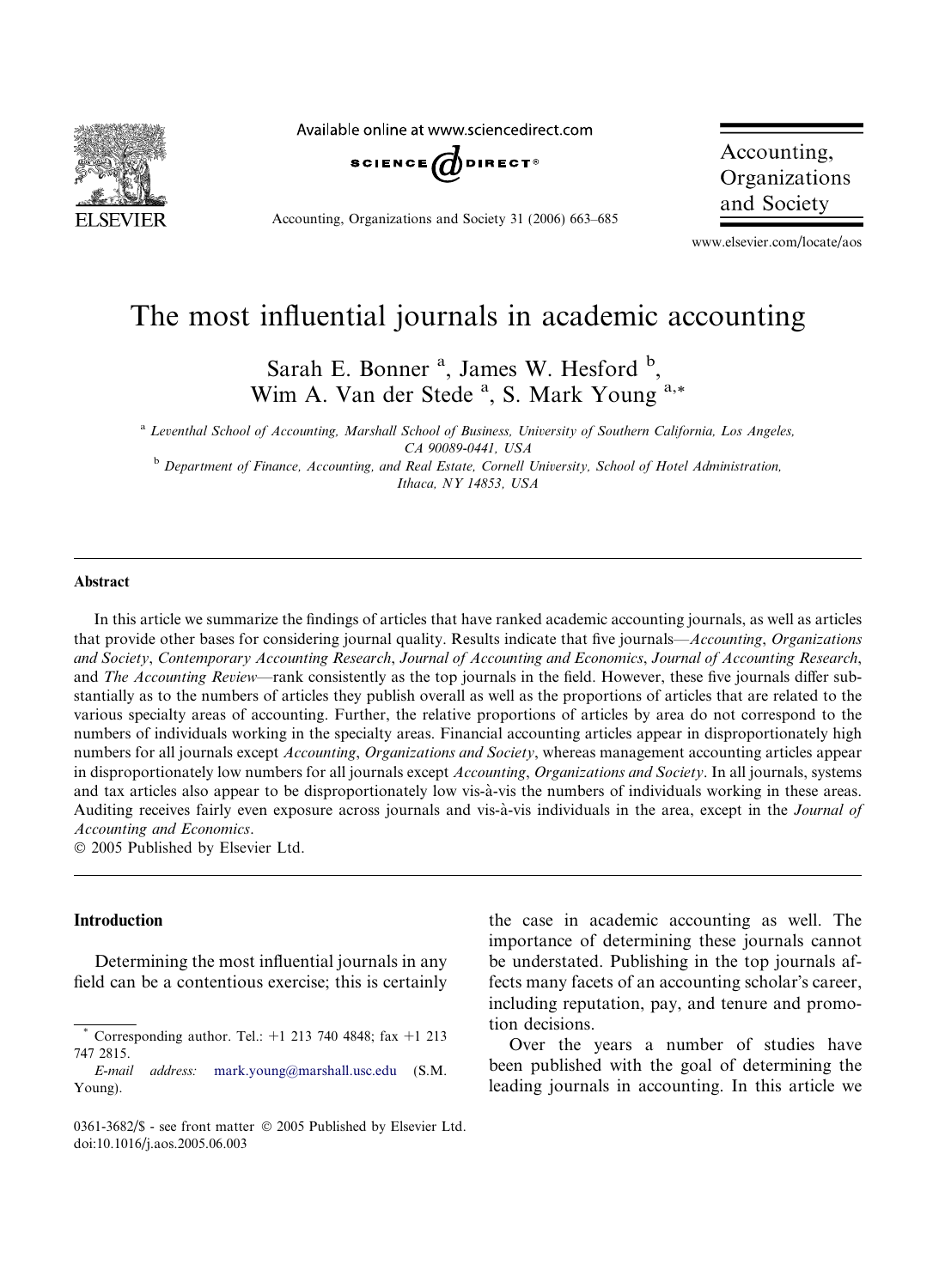summarize the findings of 16 studies that have ranked academic accounting journals. This summary shows that five journals—AOS, CAR, JAE, JAR, and TAR—rank consistently as the top accounting journals.<sup>1</sup> In studies that rank journals by specialty research areas such as auditing, financial accounting, management accounting, and tax we find some variation in the orderings of these journals. For instance, JAE, JAR, and TAR are consistently ranked above AOS and CAR in financial accounting, while, in management accounting, AOS, JAR, and TAR tend to be ranked above CAR and JAE. Other bases for ranking journals such as ''arbitrary rankings'', publication outlets, business school rankings, library holdings, and award-winning articles further support these journals as being the top five.

We also provide information about the kinds of articles and the publishing behavior of each journal. Specifically, we document the number of issues and articles published by the journals over the 20-year period 1984–2003. Journals vary substantially regarding the number of issues and articles they have published, with AOS having the highest number of issues and TAR having the highest number of articles. CAR has published the fewest issues, and JAE has published the fewest articles.

Next, we classify the articles by specialty area, and document the numbers of articles in each area published by each of the top five journals over this period. These relative proportions differ significantly across journals. Specifically, CAR, JAE, JAR, and TAR devote more than 50% of their articles to financial accounting, compared to only 19% in AOS. In contrast, management accounting studies constitute less than 17% of the articles in CAR, JAE, JAR, and TAR compared to about 40% in AOS. CAR has the largest percentage of articles devoted to auditing (29%), while JAE has the smallest  $(6\%)$ . AOS, JAR, and TAR have fairly even coverage of auditing—around 20% of their articles. Tax articles comprise small proportions of total articles for all five journals, with JAE and TAR having the most coverage. Only TAR

and AOS have published articles in the systems area over this 20-year period. Finally, about 20% of AOS's articles are classified as "other", suggesting that AOS gives coverage to topics other than those generally considered mainstream by North-American journals.

We also compare the relative proportions of articles devoted to each specialty area for each journal to two benchmarks for individuals working in those specialty areas: (1) AAA Section membership figures, and (2) data developed by [Brown](#page-20-0)

Exhibit 1 Journal name acronyms

| AAR          | Australian Accounting Review                   |
|--------------|------------------------------------------------|
| Ah           | Abacus                                         |
| <b>ABR</b>   | Accounting and Business Research               |
| AF           | Accounting and Finance                         |
| AН           | <b>Accounting Horizons</b>                     |
| AudJPT       | Auditing: A Journal of Practice and Theory     |
| AOS          | Accounting, Organizations and Society          |
| ASQ          | Administrative Science Quarterly               |
| ATF          | Australian Tax Forum                           |
| ATR          | Australian Tax Review                          |
| <b>BAR</b>   | <b>British Accounting Review</b>               |
| CAR          | Contemporary Accounting Research               |
| <b>BRIA</b>  | Behavioral Research in Accounting              |
| DS           | <b>Decision Sciences</b>                       |
| <b>HBR</b>   | Harvard Business Review                        |
| <b>IJA</b>   | International Journal of Accounting            |
| JA           | Journal of Accountancy                         |
| <b>JAAF</b>  | Journal of Accounting, Auditing and Finance    |
| JAE          | Journal of Accounting and Economics            |
| JAL          | Journal of Accounting Literature               |
| <b>JAPP</b>  | Journal of Accounting and Public Policy        |
| JAR          | Journal of Accounting Research                 |
| <b>JATA</b>  | Journal of the American Taxation Association   |
| JB           | Journal of Business                            |
| <b>JBFA</b>  | Journal of Business, Finance and Accounting    |
| JF           | Journal of Finance                             |
| JFE          | Journal of Financial Economics                 |
| <b>JFQA</b>  | Journal of Financial and Quantitative Analysis |
| <b>JIFMA</b> | Journal of International Financial Management  |
|              | and Accounting                                 |
| <b>JMAR</b>  | Journal of Management Accounting Research      |
| JT           | Journal of Taxation                            |
| МS           | Management Science                             |
| NTJ          | National Tax Journal                           |
| <b>RAST</b>  | Review of Accounting Studies                   |
| <b>RQFA</b>  | Review of Quantitative Finance and Accounting  |
| <b>TAR</b>   | The Accounting Review                          |
| <b>TLR</b>   | Tax Law Review                                 |

<sup>&</sup>lt;sup>1</sup> Exhibit 1 lists the journal name acronyms.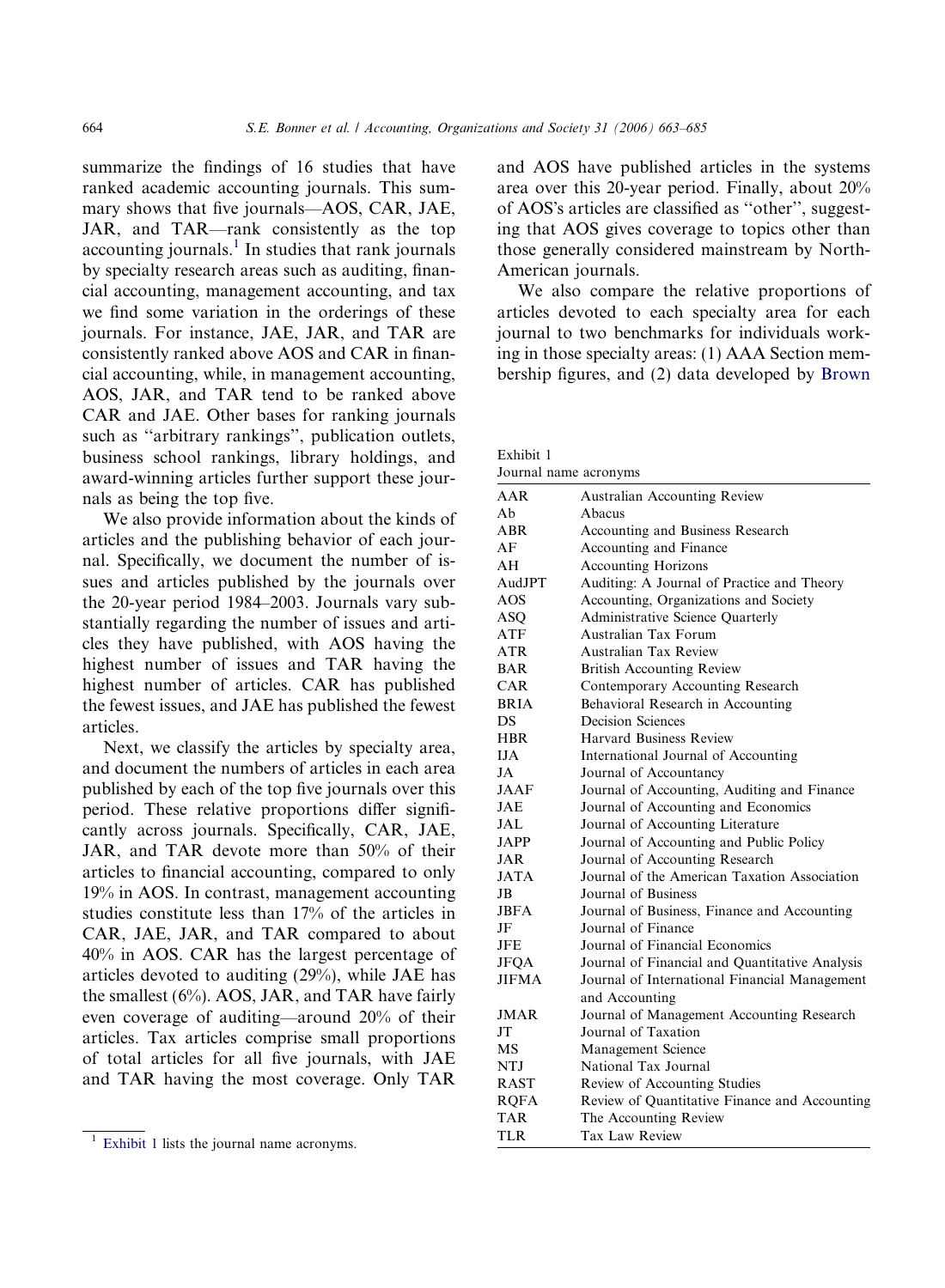[\(2003\)](#page-20-0) using faculty members' specialty areas listed in [Hasselback](#page-21-0)'s, 2002 Accounting Faculty Directory. Each of the journals differs significantly from both of these benchmarks in their proportional coverage of specialty areas. The smallest difference appears when comparing TAR's specialty area proportions to the Brown data, and the largest difference is between JAE's proportions and the AAA Section membership data.

## Journal rankings

In this section, we provide a comprehensive review of 16 articles that had the ranking of accounting-oriented journals as (one of) their primary purpose(s). We begin with a study by [Howard](#page-21-0) [and Nikolai \(1983\)](#page-21-0) since it is one of the first to rank accounting-oriented journals that also has been used as a benchmark in many subsequent studies. $<sup>2</sup>$ </sup>

We then discuss the other 15 studies in chronological order. [Table 1](#page-3-0) summarizes this discussion.

[Howard and Nikolai \(1983\)](#page-21-0) surveyed 528 accounting faculty members (which was a 25% random sample of faculty holding Ph.D.-degrees and teaching at US institutions, as listed in Hasselback's 1980 Accounting Faculty Directory) to establish a ranking of the perceived quality of 51 accounting-related journals. Their results, from 311 respondents (a 59% response rate), indicated the following ranking: JAR  $(1)$ , TAR  $(2)$ , JF  $(3)$ , JFQA (4), MS (5), JB (6), HBR (7), DS (8), AOS (9), JBFA (10), ASQ (11), and JT (12), thus yielding JAR, TAR, AOS, JBFA, and JT as the five "highest quality" accounting-oriented journals. Based on an analysis of subgroups, [Howard and](#page-21-0) [Nikolai \(1983\)](#page-21-0) also found substantial differences in rankings (1) across the specialty areas of auditing, financial, managerial, and tax, (2) between faculty at Ph.D.-granting institutions and those at institutions granting only masters or bachelors degrees, and (3) between faculty holding the ranks of assistant and full professor. In auditing, financial, and managerial, JAR, TAR, and AOS were always in the top ten (with JAR and TAR always being ranked ahead of AOS); however, in tax, AOS did not make the top ten. JAR, TAR, AOS, and JBFA were the four journals (in this order) that made the top ten list of faculty at Ph.D.-granting institutions, as well as the top ten list of full professors (but here JBFA was ranked ahead of AOS).

[Nobes \(1985\)](#page-21-0) extended the [Howard and Nikolai](#page-21-0) [\(1983\)](#page-21-0) study to address respondents from the UK, Australia, and New Zealand. $3$  His survey included 23 of the 51 journals used by [Howard and Nikolai](#page-21-0) [\(1983\)](#page-21-0) plus 14 journals that have more recognition outside the US. He received 232 responses from full-time faculty members in universities in the UK, Australia, and New Zealand, which is a 41% response from 571 target respondents

<sup>&</sup>lt;sup>2</sup> [Benjamin and Brenner \(1974\)](#page-20-0) is another early ranking study of accounting- and business-related journals. This study is now dated, however, since three of the current ''major'' accounting journals were not being published at the time (AOS, CAR, and JAE). For completeness, note that Benjamin and Brenner's survey of 82 faculty (41% response rate) and 60 department heads (37% response rate) at AACSB-accredited business schools found JAR and TAR ranked the highest in quality. For the same reason, we also exclude McRae'[s pioneering](#page-21-0) [citation-based study \(1974\)](#page-21-0), which concluded that both JAR and TAR were the most cited out of 17 accounting journals. McRae's list of 17 accounting journals, however, is no longer representative of the current accounting journal offerings. We also exclude [Weber and Stevenson \(1981\)](#page-22-0), which did not include AOS, CAR, and JAE in the list of 32 journals. This study's main purpose was to refine some of the earlier journal rankings, particularly [Benjamin and Brenner](#page-20-0)'s (1974) study, by considering the influence of accounting specialty areas.Finally, we exclude (1) studies focused on a specific journal, such as JAR [\(Dyckman & Zeff, 1984\)](#page-21-0), TAR ([Heck & Bremser, 1986;](#page-21-0) [Williams, 1985\)](#page-21-0), AOS [\(Brown, Gardner, & Vasarhelyi, 1987\)](#page-21-0), or JAE [\(Watts, 1998](#page-22-0)), that do not involve a systematic comparison with other journals, (2) studies focused on journals in specialty areas only, such as tax accounting ([Raabe, Kozub,](#page-21-0) [& Sanders, 1987](#page-21-0)), auditing [\(Smith & Krogstad, 1984, 1988,](#page-22-0) [1991](#page-22-0)), or international accounting [\(Prather & Rueschhoff,](#page-21-0) [1996](#page-21-0)), and (3) studies focused on journal coverage of specific methods or topics, such as accounting experiments on human judgment ([Snowball, 1986](#page-22-0)).

<sup>3</sup> [Nobes \(1986\)](#page-21-0) also includes information about journal rankings but is based on the same data as [Nobes \(1985\).](#page-21-0) Thus, these two studies count as one study in our tally.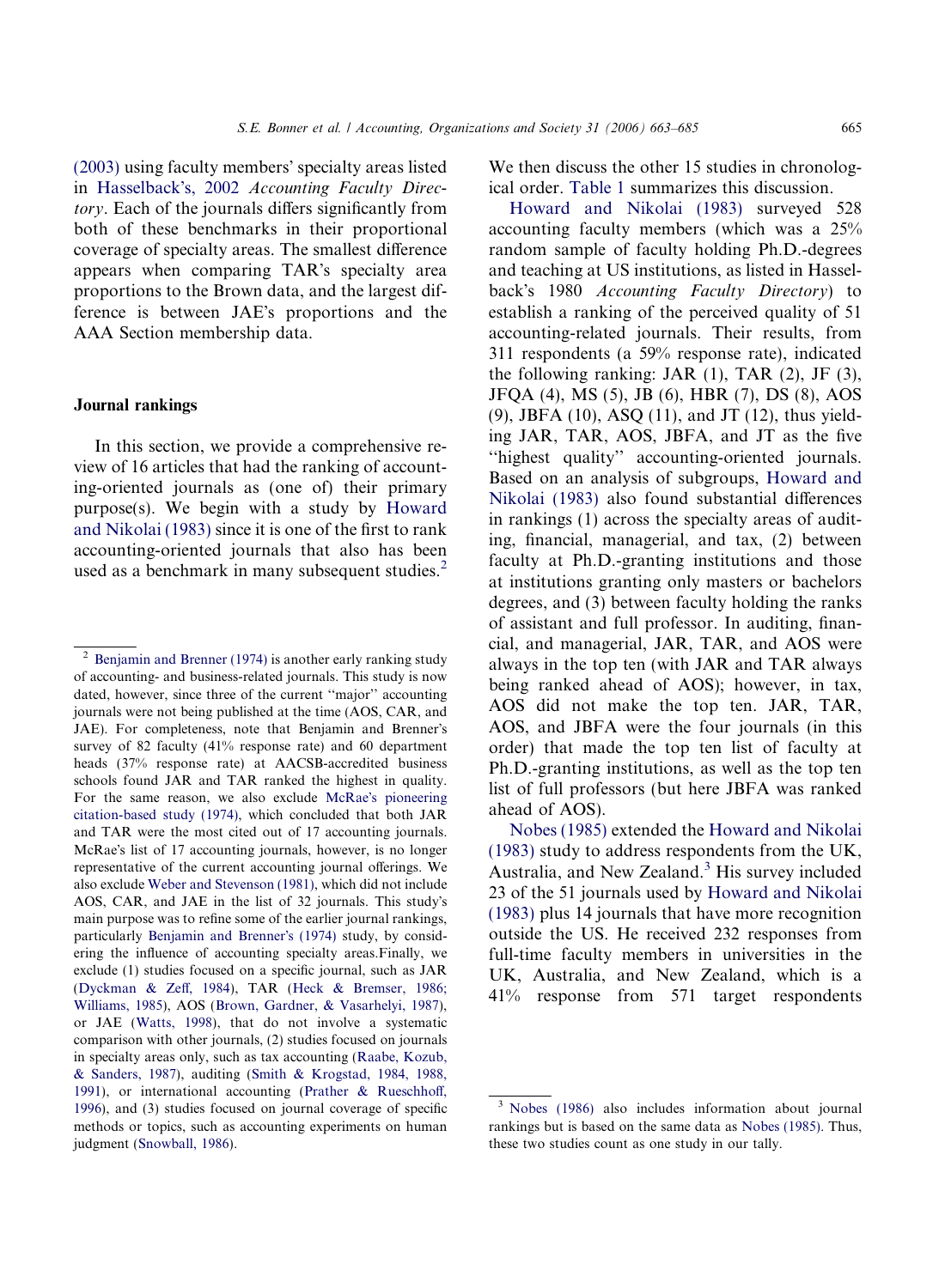<span id="page-3-0"></span>666 S.E. Bonner et al. / Accounting, Organizations and Society 31 (2006) 663–685

| Table 1                                           |  |  |
|---------------------------------------------------|--|--|
| Summary of articles that rank accounting journals |  |  |

| Article                   | Data                                                                                                                                                                                                                                                                                                                                                                                                                                                                                                            | Top journals listed (Top five unless otherwise<br>noted; numbers in parentheses indicate the<br>overall or main rankings by each article)                                                                                                                                                         |
|---------------------------|-----------------------------------------------------------------------------------------------------------------------------------------------------------------------------------------------------------------------------------------------------------------------------------------------------------------------------------------------------------------------------------------------------------------------------------------------------------------------------------------------------------------|---------------------------------------------------------------------------------------------------------------------------------------------------------------------------------------------------------------------------------------------------------------------------------------------------|
| Howard and Nikolai (1983) | Survey on the quality of 51 accounting-<br>oriented journals from 311 accounting faculty<br>with Ph.D.-degrees at US institutions                                                                                                                                                                                                                                                                                                                                                                               | JAR (1), TAR (2), AOS (3), JBFA (4), JT (5)<br>[JF, JFQA, MS, JB, HBR, and DS were<br>ranked 3-8 ahead of AOS and JBFA; and<br>ASQ was ranked 11 ahead of JT, but these<br>are non-accounting journals]<br>[This study did not include CAR and JAE]                                               |
| Nobes (1985)              | Survey on the quality of 37 accounting-<br>oriented journals from 232 full-time faculty in<br>the UK, Australia, and New Zealand                                                                                                                                                                                                                                                                                                                                                                                | JAR (1), TAR (2), JAE (3), AOS (4),<br>ABR(5)<br>[JF, JFQA, and JB were ranked 1, 4, and 6,<br>ahead of JAR, JAE, and AOS, respectively,<br>but these are non-accounting journals]<br>[This study did not include CAR]                                                                            |
| Schroeder et al. (1988)   | Survey on the quality of 80 accounting-<br>oriented journals from 193 accounting<br>faculty at Ph.D.-granting AACSB-<br>accredited accounting programs in the US                                                                                                                                                                                                                                                                                                                                                | TAR (1), JAR (2), JAE (3), TLR (4), AOS (5)                                                                                                                                                                                                                                                       |
| Beattie and Ryan (1989)   | Two citation-based rankings of the seven<br>most highly ranked accounting journals in<br>Nobes (1985): JAR, TAR, JAE, AOS, ABR,<br>Ab, and JBFA. The first ranking is based on<br>citations in the seven journals to each journal's<br>editorial board members. The second ranking<br>is based on journal article cross-citations<br>within the group of seven journals. Citations<br>were collected to all articles, notes, and<br>research reports published in the seven<br>journals in 1983, 1985, and 1987 | Editorial board ranking for 1987 in terms<br>of the mean (median) citations per board<br>member: JAE (1), JAR (2), AOS (3),<br>ABR (4), Ab (5), TAR (6), and JBFA (7)<br>Journal cross-citation ranking for 1987:<br>JAE (1), JAR (2), TAR (3), AOS (4),<br>Ab $(5)$ , ABR $(6)$ , and JBFA $(7)$ |
| Hull and Wright (1990)    | Survey on the quality of 79 accounting-<br>oriented journals from 278 accounting faculty<br>with doctorate or LLM degrees at US institutions                                                                                                                                                                                                                                                                                                                                                                    | JAR (1), TAR (2), JAE (3), AOS (4),<br>JATA(5)<br>[JF, JFQA, and JB were ranked 3, 5, and 7,<br>ahead of JAE, AOS, and JATA,<br>respectively, but these are non-<br>accounting journals]<br>[This study did not include CAR]                                                                      |
| Hall and Ross (1991)      | Survey on the quality of 88 accounting-<br>oriented journals from 959 accounting<br>faculty at both Ph.D.- and non-Ph.D.-<br>granting AACSB-accredited accounting<br>programs in the US                                                                                                                                                                                                                                                                                                                         | TAR and JAR (1), AOS and JAE (2),<br>AudJPT (3), JAAF (4), JATA (5)<br>[JF was ranked ahead of AOS and JAE;<br>JFQA, JFE, MS, and JB ahead of<br>AudJPT; and DS and HBR ahead of<br>JAAF and JATA; but these are non-<br>accounting journals]                                                     |
| Brown and Huefner (1994)  | Survey on the quality of 44 accounting-<br>oriented journals from 181 senior<br>accounting faculty at Business Week's<br>"Best-40" business schools                                                                                                                                                                                                                                                                                                                                                             | TAR (1), JAR (2), JAE (3),<br>$CAR(4)$ , AOS $(5)$                                                                                                                                                                                                                                                |
| Smith (1994)              | Survey on the quality of 42 academic<br>and 51 practice accounting journals<br>from 108 accounting faculty and 68<br>department heads at a broad<br>cross-section of US schools                                                                                                                                                                                                                                                                                                                                 | AudJPT (1), TAR (2), JAR (3),<br>AOS, $(4)$ , JAE $(5)$<br>[CAR was ranked 7]                                                                                                                                                                                                                     |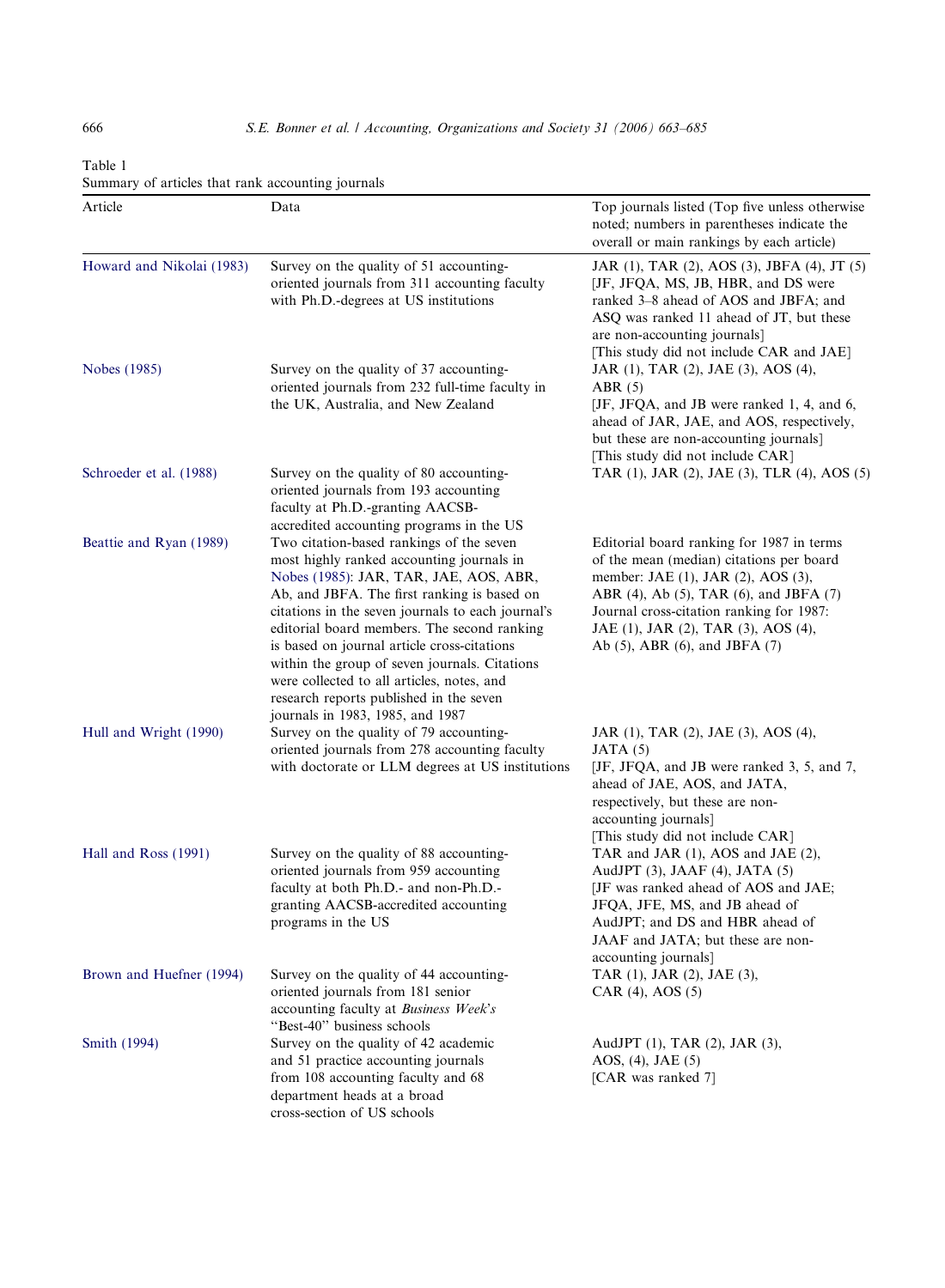| Table 1 (continued)                     |                                                                                                                                                                                                                                                                                                                    |                                                                                                                                                                                                                                                                                                                                                                                                                                                                                                                                            |
|-----------------------------------------|--------------------------------------------------------------------------------------------------------------------------------------------------------------------------------------------------------------------------------------------------------------------------------------------------------------------|--------------------------------------------------------------------------------------------------------------------------------------------------------------------------------------------------------------------------------------------------------------------------------------------------------------------------------------------------------------------------------------------------------------------------------------------------------------------------------------------------------------------------------------------|
| Article                                 | Data                                                                                                                                                                                                                                                                                                               | Top journals listed (Top five unless otherwise<br>noted; numbers in parentheses indicate the<br>overall or main rankings by each article)                                                                                                                                                                                                                                                                                                                                                                                                  |
| Jolly et al. (1995)                     | Survey on the quality of 59 accounting-<br>oriented journals from 389 accounting<br>chairs and faculty at AACSB-accredited<br>schools                                                                                                                                                                              | JAR (1), JAE (2), TAR (3), AOS (4), CAR (5)<br>[MS, a management journal, was ranked<br>5 ahead of CAR]                                                                                                                                                                                                                                                                                                                                                                                                                                    |
| Brinn et al. (1996)                     | Survey data on the quality of<br>44 accounting and finance journals from<br>88 "active researchers" at British and<br>Irish institutions                                                                                                                                                                           | JAE (1), JAR (2), TAR (3), AOS (4), CAR (5)<br>[JF and JFQA were ranked 1 and 2, ahead<br>of JAE, but both are finance journals]                                                                                                                                                                                                                                                                                                                                                                                                           |
| <b>Brown</b> (1996)                     | Determination of the 103 most-cited<br>articles based on a citation analysis of<br>articles published in seven accounting<br>journals (AOS, AudJPT, CAR, JAE,<br>JAR, JAAF, TAR) during 1963–1992<br>and references to these articles by five<br>accounting journals (AOS, CAR, JAE,<br>JAR, TAR) during 1976-1992 | JAR (1), JAE (2), AOS (3), TAR (4)                                                                                                                                                                                                                                                                                                                                                                                                                                                                                                         |
| Tahai and<br><b>Rigsby</b> (1998)       | Citations in the Social Science Citation<br><i>Index</i> (SSCI) by 351 articles in eight<br>accounting journals (AOS, AudJPT,<br>JA, JAE, JAPP, JAR, NTJ, and TAR)<br>during 1992-1994                                                                                                                             | TAR (1), JAR (2), JAE (3), AOS (4),<br>AudJPT or NTJ (5)<br>Because TAR was ranked in first place twice<br>ahead of JAR in each of three variations of<br>the citation-based "impact factor", we assign<br>TAR in first place and JAR in second. JAE<br>and AOS were always in third and fourth<br>place, respectively, in all three rankings.<br>In two of the three rankings, AudJPT was<br>ranked fifth; in the other ranking, NTJ was<br>ranked fifth. CAR was ranked 7, 9, and 15<br>across the three variations of the impact factor |
| Johnson et al. (2002)                   | Survey data on the quality of 33 accounting<br>journals from 162 accounting administrators<br>from Hasselback's 2000 Accounting Faculty<br>Directory                                                                                                                                                               | TAR (1), JAR (2), JAE (3),<br>$AOS(4)$ , AudJPT $(5)$<br>Rankings from administrators at Ph.D.-<br>granting institutions: TAR $(1)$ , JAR $(2)$ ,<br>JAE (3), CAR (4), AOS (5)                                                                                                                                                                                                                                                                                                                                                             |
| <b>Ballas</b> and<br>Theoharakis (2003) | Survey data on the quality of 58<br>accounting-oriented journals from<br>1230 respondents worldwide                                                                                                                                                                                                                | TAR (1), JAR (2), JAE (3),<br>$AOS(4)$ , CAR $(5)$<br>In US: TAR (1), JAR (2), JAE (3), CAR (4),<br>AOS(5)<br>In Europe: TAR $(1)$ , AOS $(2)$ , JAR $(3)$ ,<br>JAE (5), CAR (9)<br>In Australia/New Zealand: AOS (1),<br>TAR (2), JAR (3), JAE (7), CAR (8)<br>In Asia: TAR (1), JAR (2), JAE (3),<br>$CAR (4)$ , $AOS (5)$                                                                                                                                                                                                               |
| <b>Brown</b> (2003)                     | Ranking of 18 accounting and finance                                                                                                                                                                                                                                                                               | JAE (1), JAR (2), TAR (3), RAST (4), AH (5)                                                                                                                                                                                                                                                                                                                                                                                                                                                                                                |

[JF was ranked 3 ahead of TAR, and JFE was ranked 5 ahead of RAST, but these

[Excluding non-accounting journals, CAR and AOS were ranked 7 and 13, respectively]

AOS (1), TAR (2), JAR (3), JAE (4), CAR (5)

are non-accounting journals]

## [Lowe and Locke \(2004\)](#page-21-0) Web-based survey data on the quality of 32

| accounting-oriented journals from 149      |  |  |
|--------------------------------------------|--|--|
| accounting and finance academics in the UK |  |  |

1999–2001

journals based on the number of 427 heavily-downloaded articles from SSRN each journal publishes during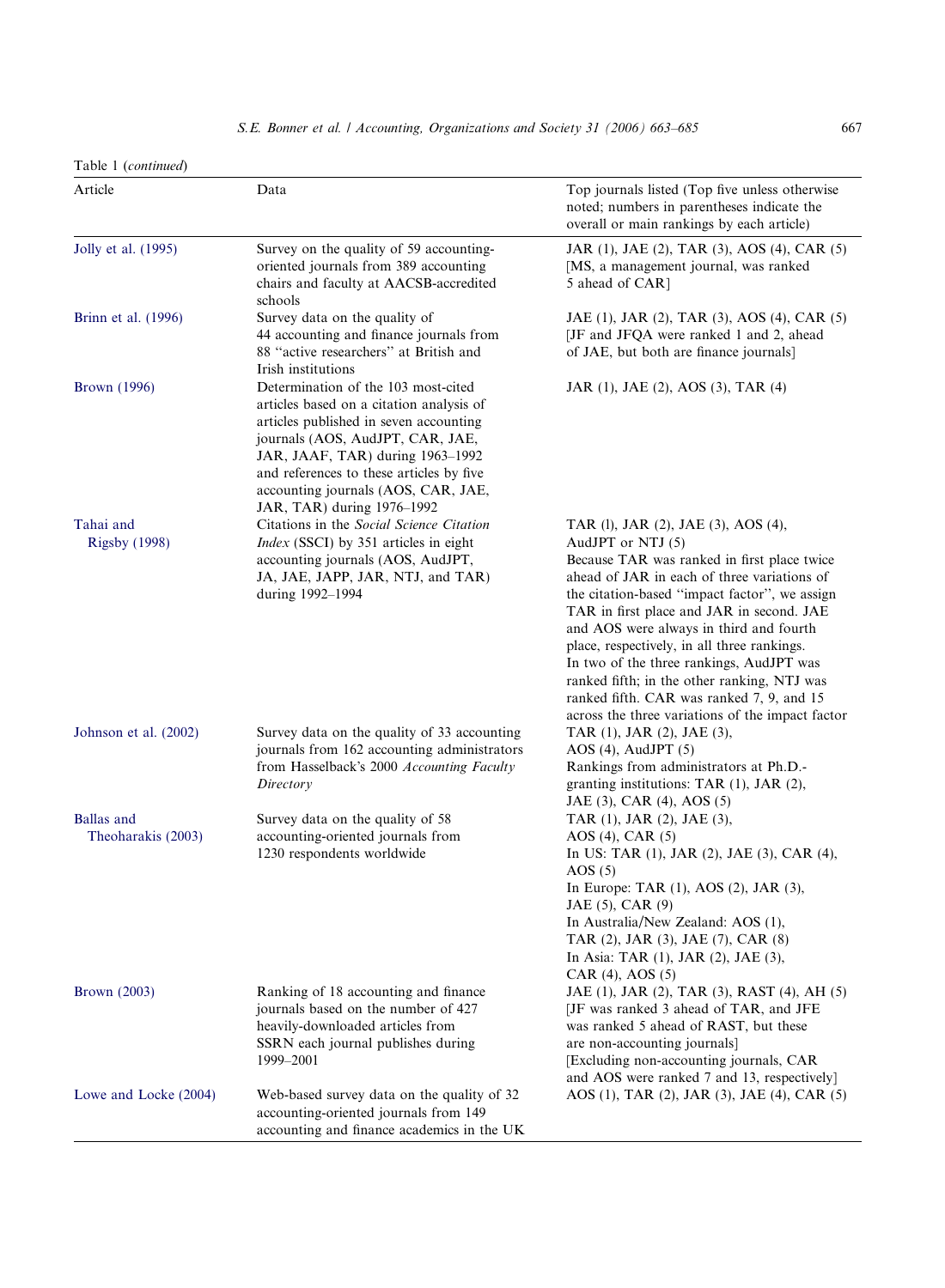obtained from membership lists of the BAA and AAANZ.<sup>4</sup> Results showed a ranking of JF  $(1)$ , JAR (2), TAR (3), JFQA (4), JAE (5), JB (6), AOS (7), and ABR (8). Moreover, there was a high degree of correspondence between the perceptions of accounting faculty in the UK, Australia, and New Zealand. Although there was also high correspondence between Nobes' ranking and the ranking of journals in the [Howard and Nikolai \(1983\)](#page-21-0) study, the ranking of a few journals was markedly different. In particular, it appeared that non-US faculty regarded non-US journals more highly than did US faculty.

[Schroeder, Payne, and Harris \(1988\)](#page-22-0) surveyed 549 accounting faculty members (183 each at the assistant, associate, and full professor ranks) at Ph.D.-granting AACSB-accredited accounting programs in the US to obtain their perceptions of the quality of 80 journals.<sup>5</sup> The results from 193 respondents (a 35% response rate) indicated that TAR, JAR, JAE, TLR, and AOS were the five ''highest quality'' journals. Based on an analysis of subgroups, only JAE, JAR, and TAR ranked in the top five across (1) the ''top 21'' accounting departments in terms of publications, as obtained from the [Brown and Gardner \(1985a\)](#page-21-0) study, (2) other Ph.D.-granting accounting programs, and (3) all remaining AACSB-accredited accounting programs.

[Beattie and Ryan \(1989\)](#page-20-0) examined the ''performance'' of the seven most highly ranked accounting journals identified in [Nobes \(1985\)](#page-21-0)—JAR, TAR, JAE, AOS, ABR, Ab, and JBFA—based on two criteria: (1) citations to each journal's editorial board members, and (2) citations to each journal. To analyze the citational strength of editorial board members and journals, [Beattie and](#page-20-0) [Ryan \(1989\)](#page-20-0) collected citations to all articles, notes, and research reports published in the seven journals in 1983, 1985, and 1987. Although there is some variation in the citation-based reputation of the seven journal's editorial boards across these three years, the most recent ranking for 1987 in terms of the mean (median) citations per board member was: JAE (1), JAR (2), AOS (3), ABR (4), Ab (5), TAR (6), and JBFA (7). In terms of their second ranking measure—cross-citations within the group of seven journals—the ranking for 1987 was: JAE (1), JAR (2), TAR (3), AOS (4), Ab (5), ABR (6), and JBFA (7).

[Hull and Wright \(1990\)](#page-21-0) reported the results of a survey of accounting faculty members' perceptions of the quality of 79 accounting and business journals. The results are based on 278 survey responses, representing a 36% response rate to a random selection of one quarter of the population of accounting faculty members holding doctorate or LLM degrees and teaching at US institutions, as listed in Hasselback's 1987 Accounting Faculty Directory. The [Hull and Wright \(1990\)](#page-21-0) study obtained the following ranking: JAR (1), TAR (2), JF (3), JAE (4), JFQA (5), AOS (6), JB (7), and JATA  $(8)$ .<sup>6</sup> Note that Hull and Wright did not include CAR in the list sent to survey respondents.<sup>7</sup> Hull and Wright also provided journal rankings by respondent specialization area (auditing, financial, managerial, and tax) and position (assistant vs. full professor). Only considering the five accounting journals that were included in the overall ranking [i.e., JAR (1), TAR (2), JAE (3), AOS (4), and JATA (5)], JAR (1) was ranked ahead of TAR (2) by respondents in managerial and tax, but TAR (1) was ranked ahead of JAR (2) by respondents in auditing and financial. Respondents in auditing and tax also ranked JATA (3) ahead of JAE and AOS. Only respondents in the auditing subgroup ranked AOS (4) ahead of JAE (5).

[Hall and Ross \(1991\)](#page-21-0) presented updated rankings of 88 accounting-related journals, even though the primary focus of their study was on examining several possible biases of survey-based

 $4$  BAA = British Accounting Association; AAANZ = Accounting Association of Australia and New Zealand.

<sup>5</sup> AACSB = American Association of Collegiate Schools of Business.

<sup>6</sup> The order of the rankings of the five accounting journals in this list is not affected when considering the results from respondents at AACSB-accredited schools only.

It is puzzling why [Hull and Wright \(1990\)](#page-21-0) do not include CAR. [Hull and Wright \(1990\)](#page-21-0) appear to have started from [Howard and Nikolai \(1983\)](#page-21-0)'s list and added 29 journals that ''... had been in publication at least three years''. However, even though CAR had been in publication more than three years (since 1984), it was not included.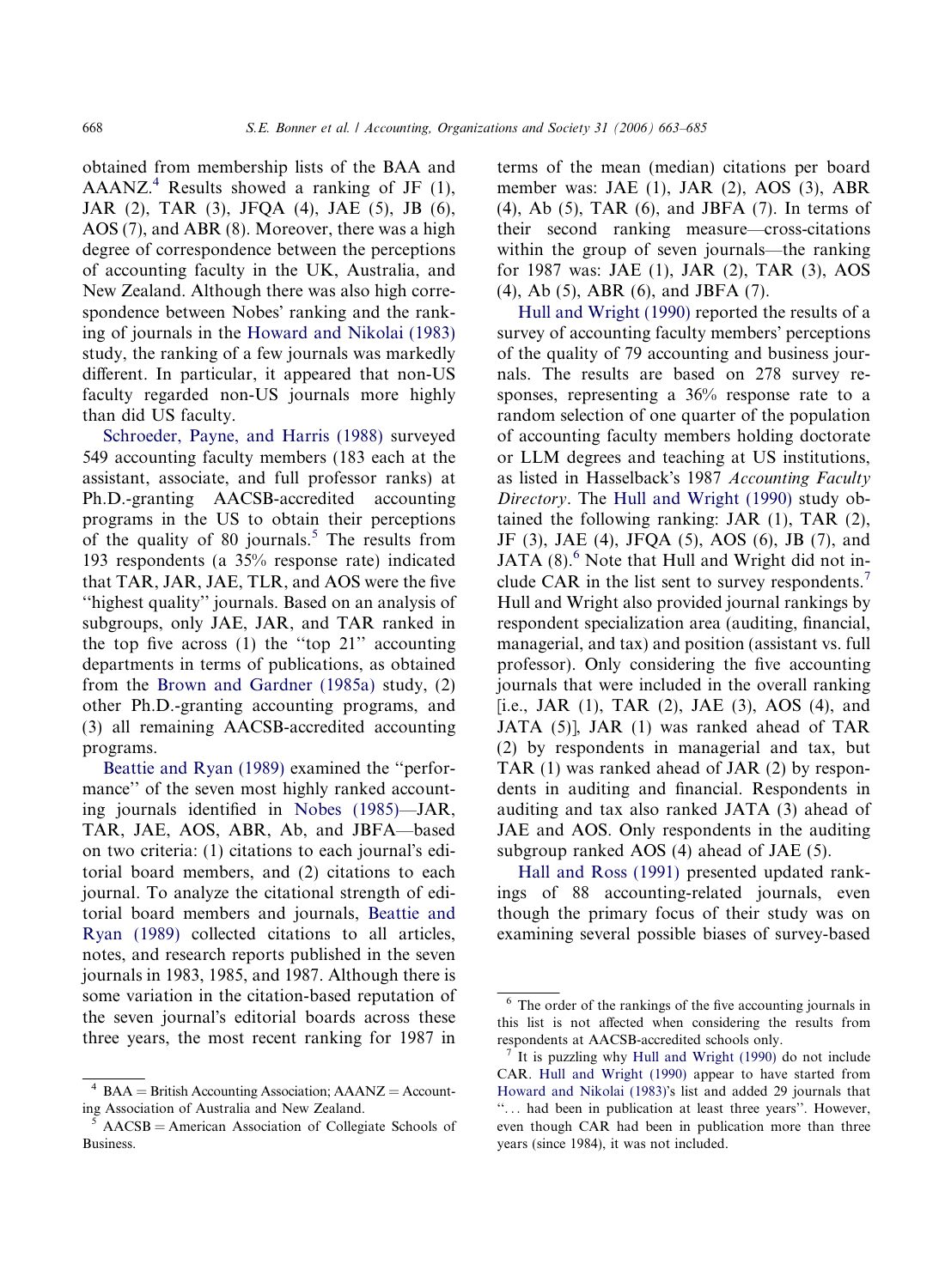journal rankings (such as the choice of the reference journal against which the other journals in the survey are compared).<sup>8</sup> Based on 959 responses (which is a 48% response to a random selection of 2000 faculty members from Hasselback's 1988 Accounting Faculty Directory, 400 each in the areas of auditing, managerial, financial, systems, and tax), the overall journal ranking placed accounting journals as follows: TAR and JAR tied for first place, AOS and JAE tied for fourth place, followed by AudJPT (10), JAAF (13), JATA (14), and CAR (15). The top five accounting-focused journals according to respondents at Ph.D.-granting institutions were JAR (1), TAR (2), JAE (4), AOS (8), and CAR (11), whereas at non-Ph.D. granting institutions the ranking was JAR (1), TAR (2), AOS (4), JAE and JAAF (tied for sixth place). The study also discussed, but did not tabulate, differences in journal rankings across specialty areas, the most notable of which were in the tax area.

[Brown and Huefner \(1994\)](#page-21-0) surveyed all 367 senior accounting faculty members (associate and full professors) at Business Week's Best 40 MBA program schools, as listed in Hasselback's 1992 directory, about the perceived familiarity and quality of 44 accounting journals. Based on 181 responses (a  $49\%$  response rate), TAR (1), JAR (2), JAE (3), CAR (4), and AOS (5) were ranked as the ''highest quality'' journals overall. These journals also made up the top five in the auditing, financial, and managerial subgroups, although not always in the same order. In the tax area, NTJ and JATA supplanted CAR and AOS.

[Smith \(1994\)](#page-22-0) gathered survey data from 350 accounting faculty members and 225 accounting department heads from Hasselback's s 1989 Accounting Faculty Directory about the perceived quality of 42 academic and 51 practitioner-oriented accounting journals. Twenty three of the academic journals and 17 of the practice journals had not been included in any of the prior studies. Compared to prior studies, [Smith \(1994\)](#page-22-0) also excluded

most of the largely non-accounting journals. Based on 176 responses (a 31% response rate), 68 of which were department heads, [Smith \(1994\)](#page-22-0) obtained the following overall top ten journal ranking: AudJPT (1), TAR (2), JAR (3), AOS (4), JAE (5), JAAF (6), CAR (7), JAPP (8), JBFA (9), and AH (10). [Smith](#page-22-0) [\(1994\)](#page-22-0) also found significantly different rankings from the overall ranking for five of the seven accounting specialty areas (auditing, international, managerial, systems, and  $\text{tax}$ ). There also were significant differences between faculty members and department heads; specifically, department heads tended to place greater value on specialized journals (e.g., JATA) than did faculty members who may have been somewhat biased against journals outside their field ([Smith, 1994, p. 25\)](#page-22-0). Responses from Ph.D.-granting institutions, however, generated the same top 10 journals as the overall ranking (but in a different order), except that AH was supplanted by JATA.

[Jolly et al. \(1995\)](#page-21-0) surveyed chairs and faculty members to examine the perceived quality of 59 accounting-related journals. They surveyed accounting chairs at all AACSB-accredited schools and randomly selected one full professor, one associate professor, and one assistant professor at the same schools, for a total of 940 sample individuals. They collected 389 usable responses (a 41% response rate). The overall ranking of journals was JAR (1), JAE (2), TAR (3), AOS (4), MS (5), and CAR (6). There were significant differences, however, among the journal quality rankings by type of school (top 30 publishing schools, other Ph.D.-granting schools, and all other AACSB-accredited schools). The rankings by chairs and faculty in the top 30 publishing schools were: JAE (1), JAR (2), TAR (3), MS (4), CAR (5), and AOS (6). The rankings by chairs and faculty in other Ph.D.-granting schools were: JAR (1), TAR (2), JAE (3), AOS (4), AudJPT (5), MS (6), JATA (7), JAPP (8), and CAR (9). Finally, the rankings by chairs and faculty in all other AACSB-accredited schools were: JAR (1), TAR (2), JAE (3), AOS (4), HBR (5), JAAF (6), JATA

<sup>&</sup>lt;sup>8</sup> For example, Journal of Accountancy was the reference study in the [Howard and Nikolai \(1983\)](#page-21-0) and [Hull and Wright](#page-21-0) [\(1990\)](#page-21-0) surveys, whereas it was The Accounting Review in the [Jolly, Schroeder, and Spear \(1995\)](#page-21-0) survey.

<sup>&</sup>lt;sup>9</sup> There were no differences for the financial and governmental specialty areas.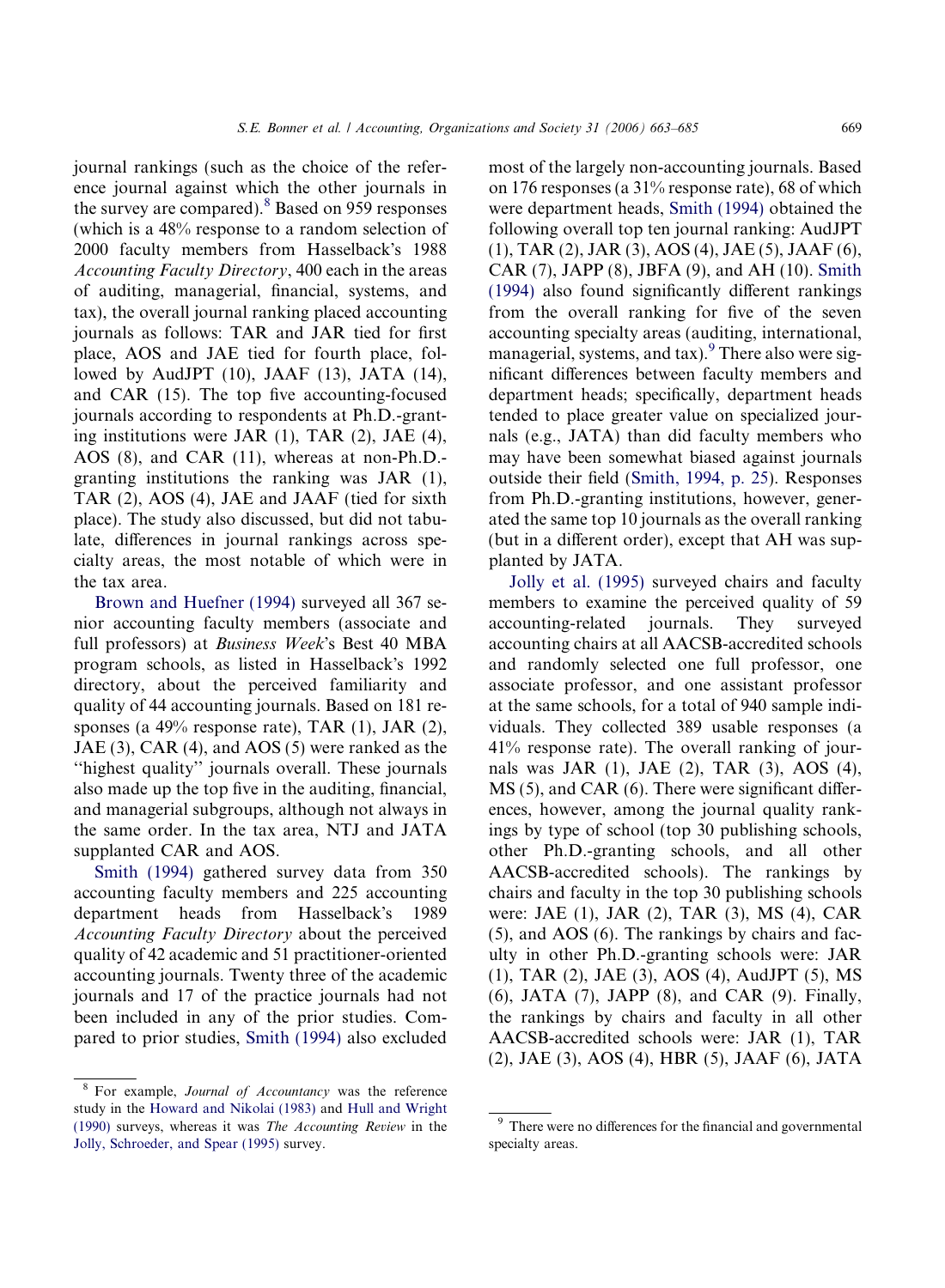(7), MS (8), JMAR (9), JAPP (10), and CAR (11). Generally, the rankings of chairs and faculty members were not significantly different.

Two hundred and sixty ''active researchers'' from British and Irish institutions (defined as those listed with at least one academic publication in the British Accounting Research Register during 1990– 1991) were surveyed by [Brinn, Jones, and Pendle](#page-20-0)[bury \(1996\)](#page-20-0) regarding their assessment of the quality of 44 accounting and finance journals. Based on 88 responses (a 34% response rate), the journal rankings were: JF (1), JFQA (2), JAE (3), JAR (4), TAR (5), AOS (6), and CAR (7). Even though the survey was administered among UK academics, the most highly ranked journals generally were US-based.

[Brown \(1996\)](#page-20-0) used citation analysis to identify influential articles, individuals, and institutions. Brown's database (the Accounting Research Directory or ARD) consists of all articles published in seven accounting journals (AOS, AudJPT, CAR, JAE, JAR, JAAF, and TAR) during the 30-year period 1963–1992 and references to these articles by five accounting journals (AOS, CAR, JAE, JAR, and TAR) during the 17-year period 1976– 1992. The seven journals whose articles are included in the ARD are [Brown and Huefner](#page-21-0)'s (1994) top 10 excluding three journals (JAPP, JATA, and NTJ), and the five citing journals are [Brown and Huefner](#page-21-0)'s [\(1994\)](#page-21-0) top five. Based on where the most-cited 103 articles (through 1992) were published, [Brown](#page-20-0) [\(1996\)](#page-20-0) documented that JAR published the greatest number of "influential articles" (38), followed by JAE (31), AOS (20), and TAR (14).

Relying on data available in the Social Science Citation Index (SSCI), [Tahai and Rigsby \(1998\)](#page-22-0) used citations from 351 articles in eight accounting journals (AOS, AudJPT, JA, JAE, JAPP, JAR, NTJ, and TAR) published from 1992 to 1994. Using three variations of a citation-based ''impact factor'' ([Garfield, 1972](#page-21-0)), [Tahai and Rigsby \(1998\)](#page-22-0) always found JAR, TAR, JAE, and AOS among the four most-frequently cited journals by their set of eight journals. JAE and AOS were always in third and fourth place in all three rankings, whereas TAR was ranked first twice ahead of JAR. In two of the three rankings, AudJPT was ranked fifth; in the other ranking, NTJ was ranked

fifth. CAR was ranked number 7, 9, and 15 across the three ranking variations. In all three rankings, two non-accounting journals—JF and JFE—were always in the top ten. In summary, [Tahai and Rig](#page-22-0)[sby \(1998\)](#page-22-0) found that TAR and JAR were number one or two; JAE was third, AOS was fourth, and AudJPT and NTJ were fifth or sixth. CAR always fell outside the top five.

[Johnson, Reckers, and Solomon \(2002\)](#page-21-0) surveyed all administrators of accounting programs (using [Hasselback](#page-21-0)'s (2002) Accounting Faculty Directory) about publication benchmarks for promotion and tenure. They collected 162 responses (a 25% response rate), resulting in the following ranking of journals: TAR  $(1)$ , JAR  $(2)$ , JAE  $(3)$ , AOS (4), AudJPT (5), JATA (6), AH (7), and CAR (8). Only the first six of these journals were classified as ''Class A'' journals (out of 33 accounting journals included in the survey). A journal was designated ''Class A'' when more than 50% of the respondents marked it as such. The results from the administrators at Ph.D.-granting institutions alone (39 responses) showed a different ranking, with the following five journals ranked highest and designated ''Class A:'' TAR (1), JAR (2), JAE (3), CAR (4), and AOS (5). The study further reported how many Class A and B publications were perceived to be needed to obtain promotion to associate professor.

[Ballas and Theoharakis \(2003\)](#page-20-0) surveyed 6994 accounting faculty members worldwide (4696 from the Hasselback directory, 1347 from the European Accounting Association, and 1015 from worldwide business school webpages) to examine how contextual factors such as location and research specialty affect perceptions of journal quality. Based on 1230 responses (an 18% response rate), their overall journal ranking was: TAR (1), JAR (2), JAE (3), AOS (4), and CAR (5). Results also showed substantive differences in the quality perceptions of these five journals when considering researcher location (North America, Europe, Australia/New Zealand, and Asia), as shown in [Table 1](#page-3-0). Further, differences in journal rankings were found when considering specialty area (financial, managerial, auditing, tax, and international). Specifically, (1) in financial accounting, JAAF supplanted AOS in the top five, (2) in management accounting,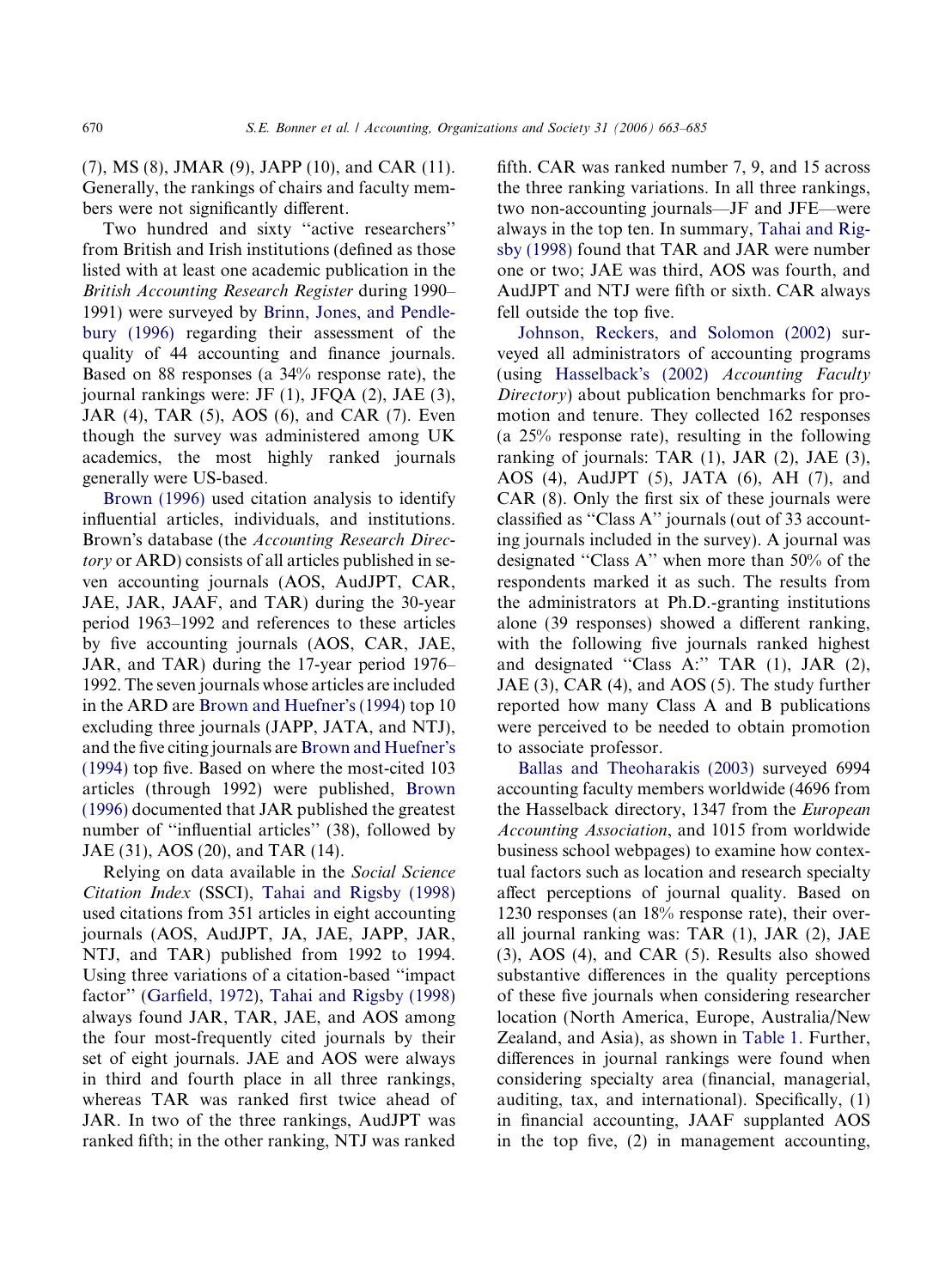JMAR supplanted CAR, (3) in auditing, AudJPT supplanted JAE, (4) in tax, JATA and NTJ supplanted AOS and CAR; and (5) in international accounting, AH and IJA supplanted CAR.

[Brown \(2003\)](#page-20-0) used a new approach to rank accounting and finance journals based on the number of heavily-downloaded articles from SSRN that a journal publishes. $10$  Based on the publication of 427 heavily-downloaded articles in 18 journals (five of which were finance journals) during 1999–2001, [Brown \(2003\)](#page-20-0) derived the following ranking: JAE (1), JAR (2), TAR (3), RAST (4), AH (5), JAAF (6), CAR (7), RQFA (8), AudJPT (9), IJA (10), JIFMA (11), JATA (12), and AOS (13). When comparing this ranking with those of [Hull and Wright \(1990\) and Brown and Huefner](#page-21-0) [\(1994\)](#page-21-0), [Brown \(2003\)](#page-20-0) noted that the three rankings are broadly consistent, except for the ranking of AOS, which he attributed to the economics-bias of SSRN and/or the lack of downloading by non-North American faculty (p. 297).

[Lowe and Locke \(2004\)](#page-21-0) administered a webbased survey to 1314 professors in accounting and finance departments in the UK to examine the perception of peer-reviewed accounting journal qualify. Based on 149 replies (a 16% response rate, considering that 367 emailed surveys were undeliverable), the respondents ranked AOS (1), TAR  $(2)$ , JAR  $(3)$ , JAE  $(4)$ , and CAR  $(5)$  as the five highest qualify journals out of a total of 32. These five journals also were ranked at the top when the respondents were asked to rate journal quality considering articles that ascribe to a ''functionalist/positivist'' paradigm, but the order here was different: TAR (1), JAR (2), JAE (3), AOS (4), and CAR (5). However, JAR, JAE, and CAR did not make the top five when considering articles that ascribe to a ''critical/interpretative'' paradigm; for such articles, AOS and TAR were first and second, respectively. Finally, there were differences in journal rankings depending on whether the respondent had a finance/capital markets background vs. other background. Researchers in the finance/capital markets area ranked TAR (1), JAE (2), JAR (3),

 $10$  SSRN = Social Science Research Network [\(http://www.](http://www.ssrn.com) [ssrn.com\)](http://www.ssrn.com).

and AOS and CAR (tied for fourth place) as the top journals; whereas the order by non-finance/ non-capital markets researchers was AOS (1), JAR (2), TAR (3), CAR (4), and JAE (5).

## Summary

The findings from these 16 studies (17 rank- $\text{ings})^{11}$  show that five journals are most consistently ranked among the top five in accounting. These journals, in alphabetical order, are: AOS, CAR, JAE, JAR, and TAR. Note that some studies rank accounting journals together with non-accounting journals. In these instances, we purged the nonaccounting journals and reranked the accounting journals accordingly, as shown in [Table 1](#page-3-0).

Based on the rankings provided by the studies listed in [Table 1](#page-3-0), [Table 2](#page-9-0) summarizes the rankings for each of the five journals. Of note are the following findings. JAR is ranked number one and two most frequently—six and nine times, respectively. The remaining two rankings place JAR in third place. As such, JAR is always ranked among the top three accounting journals. TAR is ranked number one and two next most frequently after JAR six and five times, respectively. Four studies rank TAR in third place, and the remaining study ranks it number four. Thus, TAR is ranked among the top three accounting journals in all cases except one.

JAE is ranked number one and two next most frequently—four and three times, respectively. Seven studies rank JAE number three and the two remaining studies rank it in fourth and fifth place, respectively. In other words, JAE is ranked in the top three by 14 of the 16 rankings that include it. AOS is ranked five times in the top three (one time first, one time second, and three times third). Nine studies rank AOS in fourth place. In only one study did AOS not make the top five [\(Brown,](#page-20-0) [2003\)](#page-20-0). CAR is not ranked in the top three by any of the studies. One study ranks it fourth, and four studies rank it fifth. We note that CAR was not included in four (five) of the 16 studies (17 rankings) shown in [Table 1.](#page-3-0) Of the 12 rankings

Recall that [Beattie and Ryan \(1989\)](#page-20-0) provide two citationbased rankings in one study—one of editorial board reputation and the other of journal reputation.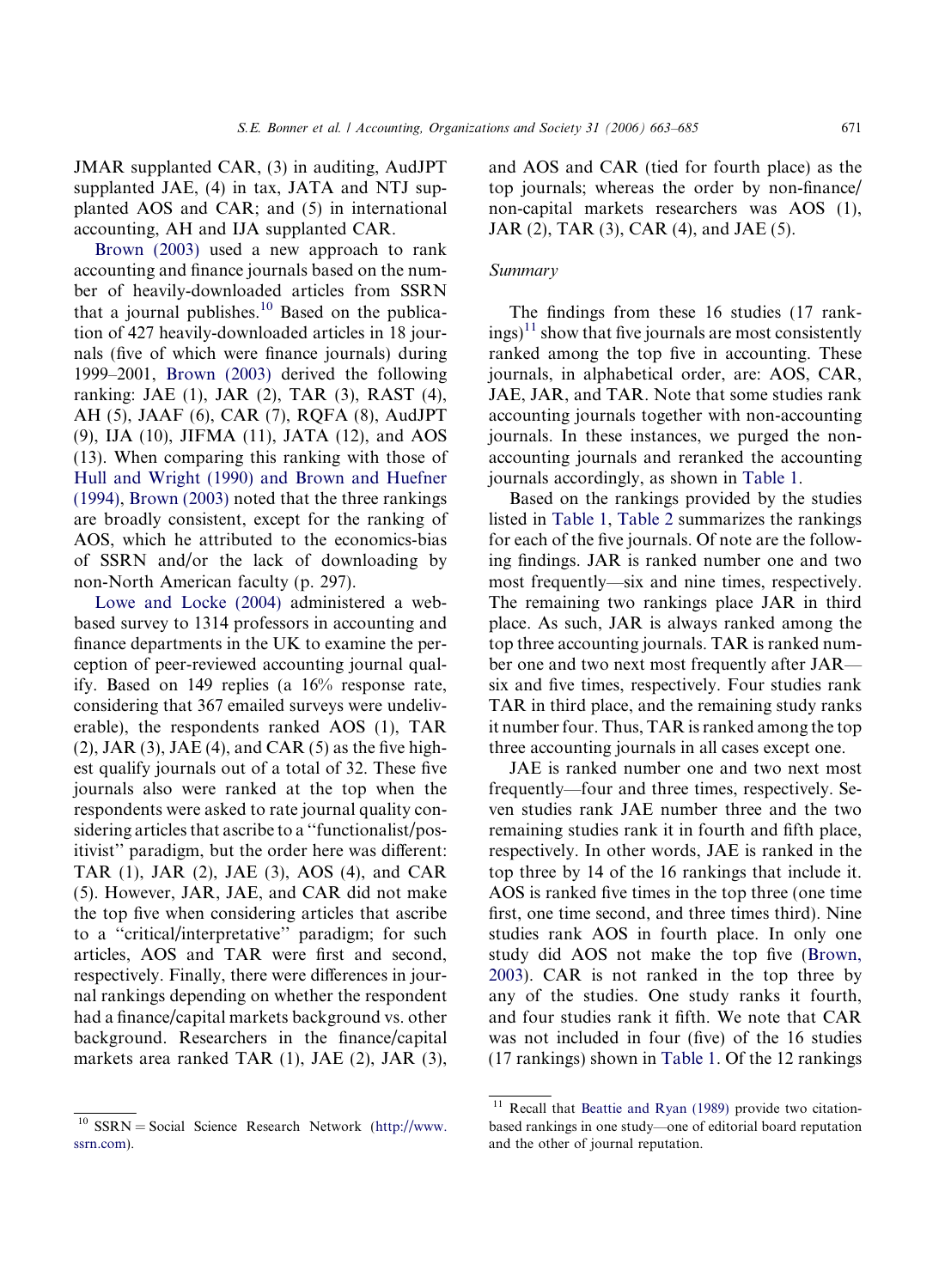| Journal    | No. 1                | No. 2                | No. 3  | No. 4 | No. 5                    |
|------------|----------------------|----------------------|--------|-------|--------------------------|
| AOS        |                      | 1 (one tie with JAE) |        |       |                          |
| <b>CAR</b> | $\sim$               | $\hspace{0.05cm}$    | $\sim$ |       |                          |
| <b>JAR</b> | 6 (one tie with TAR) |                      |        | -     | $\overline{\phantom{a}}$ |
| JAE        |                      | 3 (one tie with AOS) |        |       |                          |
| <b>TAR</b> | 6 (one tie with JAR) |                      |        |       | $\sim$                   |

<span id="page-9-0"></span>

| Table 2                                                        |  |
|----------------------------------------------------------------|--|
| Summary of rankings based on the studies summarized in Table 1 |  |

[Beattie and Ryan \(1989\)](#page-20-0) contain two rankings, thus resulting in a total of 17 rankings from the 16 studies shown in [Table 1](#page-3-0). One study [\(Brown, 2003\)](#page-20-0) ranked AOS in 7th place. Four studies (five rankings) did not include CAR, and seven studies ranked CAR outside their top five (see [Table 1\)](#page-3-0). One study [\(Howard & Nikolai, 1983](#page-21-0)) did not include JAE. One of the two rankings in [Beattie and Ryan \(1989\)](#page-20-0) ranked TAR in sixth place.

that did include it, CAR did not make the top five of the accounting journals in seven rankings.

In some instances, other journals made the top five list, but most did so only once in all 16 studies (e.g., Ab, ABR, JAAF, JBFA, RAST—see [Table](#page-3-0) [1](#page-3-0)).<sup>12</sup> Only AudJPT made the top five journal list four times in the 16 studies, whereas JATA made it in the top five twice. Thus, we conclude that AOS, CAR, JAE, JAR, and TAR are most consistently ranked as the top five journals in accounting. Moreover, the 16 studies clearly rank JAR and TAR as the two top journals. Depending on the constituency, AOS and JAE appear to be vying for third and fourth place; however, JAE seems to be more consistently ranked number three and AOS number four. CAR appears to be ranked consistently behind JAE and AOS.

Based on the finding that AOS, CAR, JAE, JAR, and TAR are the top five journals in accounting overall, we revisited the 16 studies listed in [Table 1](#page-3-0) and tallied rankings by specialty area for the five studies that provided such rankings [\(Ballas & Theo](#page-20-0)[harakis, 2003](#page-20-0); [Brown & Huefner, 1994; Howard &](#page-21-0) [Nikolai, 1983; Hull & Wright, 1990; Smith, 1994\)](#page-21-0). Although some studies reported rankings in up to seven areas (e.g., [Smith, 1994\)](#page-22-0), we only re-examined rankings for auditing, financial, managerial, and tax, because these are the only four specialty areas common across all studies.<sup>13</sup> Note that CAR is disadvantaged in this examination because it was not

<sup>12</sup> Some journals, like RAST, obviously are disadvantaged in the comparison because of their relatively recent introduction.

included in two of the studies' surveys (Howard  $\&$ [Nikolai, 1983; Hull & Wright, 1990](#page-21-0)). Results show that JAR and TAR always appear most consistently as the top two journals. However, in management accounting and auditing, AOS appears the next most frequently, whereas in financial accounting and tax, JAE appears the next most frequently.

## Other bases for ranking journals

There are several studies that used, and sometimes adjusted, one or more of the above-mentioned rankings, but their main purpose was not to rank journals per se, so we did not include these studies in [Table 1](#page-3-0).

Several studies relied on [Howard and Nikolai](#page-21-0) [\(1983\)](#page-21-0) for different purposes. [Brown and Gardner](#page-21-0) [\(1985a, 1985b\)](#page-21-0) did not rank accounting journals, but used AOS, JAE, JAR, and TAR as the ''four major accounting journals'' for their citation analysis to evaluate the contribution of accounting faculties and doctoral programs (1985a), and journals and articles (1985b), to contemporary accounting research. Their database consisted of references by all articles published in these ''four major accounting journals'' during the 7-year period 1976–1982. [Brown and Gardner \(1985a, 1985b\)](#page-21-0) justified their choice of these four accounting journals on [Howard](#page-21-0) [and Nikolai \(1983\),](#page-21-0) whose survey study of accounting educators concluded that AOS, JAR, and TAR were the three top journals, and on the fact that JAE was not included in Howard and Nikolai's study because it was less than three years old at that time. Similarly, [Morris, Cudd, and Crain \(1990\)](#page-21-0) essentially used the [Howard and Nikolai \(1983\)](#page-21-0) journal ranking of 51 journals (minus one that had been terminated, but without adding new journals, thus still

Two other studies only distinguish two broad area categories: ''financial vs. other'' in [Brown \(2003\)](#page-20-0), and ''finance/capital markets vs. other'' in [Lowe and Locke \(2004\)](#page-21-0).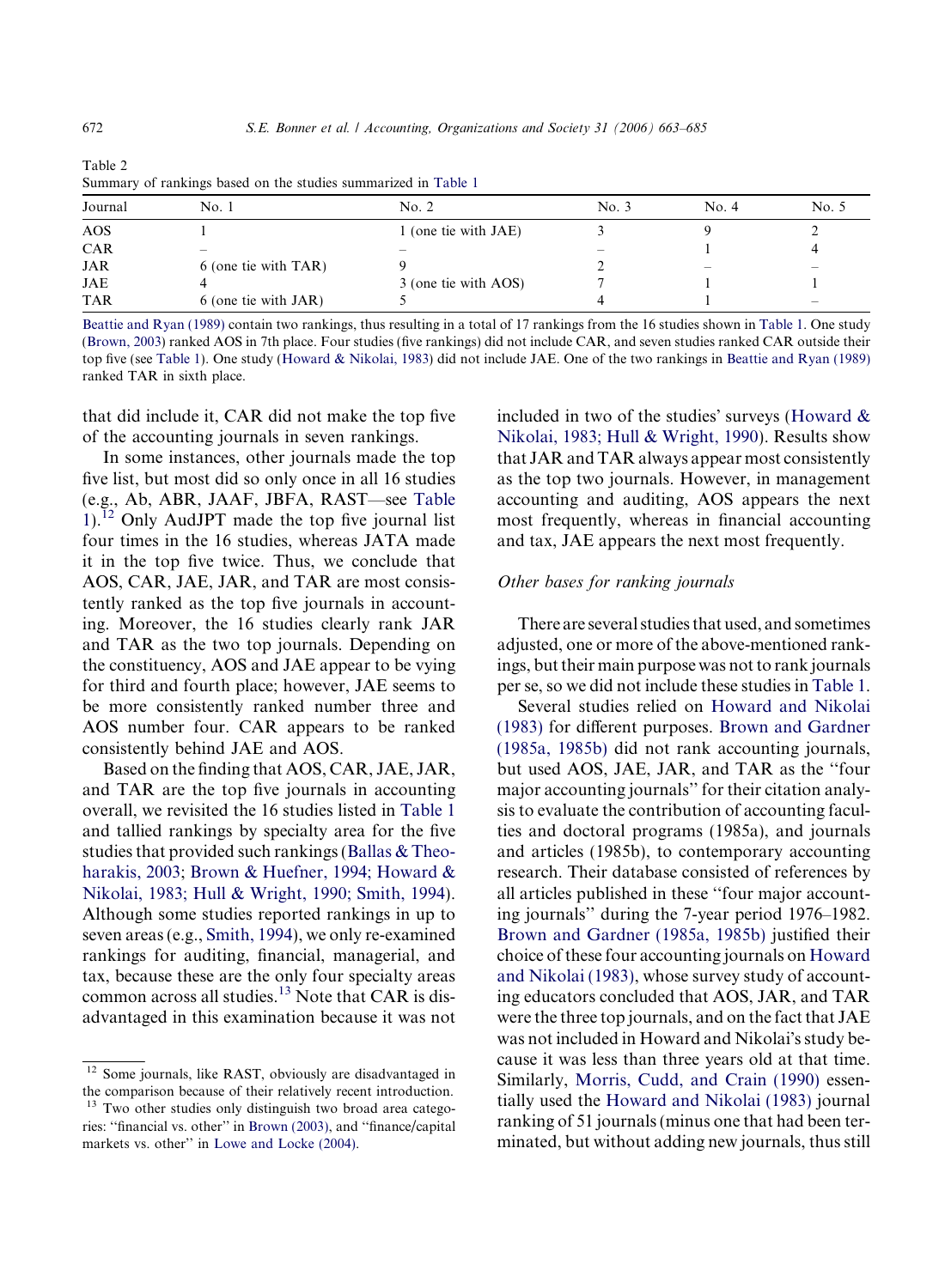excluding JAE and CAR), which they reduced to eight journal groups, to examine potential bias associated with the publication records of the respondents that rank the journals. They found some evidence that faculty that are better published in the higher-ranked journals tend to rank the lower-ranked journals less favorably.

Two other studies relied on (modifications of) the [Howard and Nikolai \(1983\)](#page-21-0) journal list, respectively, to examine the publishing contributions of non-US institutions to academic accounting journals ([Reeve & Hutchinson, 1988](#page-22-0)) and the publication productivity of promoted accounting faculty ([Campbell & Morgan, 1987\)](#page-21-0). Several other studies of the publication productivity of accounting faculty relied on other journal rankings. For example, [Englebrecht, Iyer, and Patterson \(1994\)](#page-21-0) adopted the journal list from [Hull and Wright \(1990\),](#page-21-0) and added ''other accounting journals'' (including CAR, which Hull and Wright omitted).<sup>14</sup>

Yet other studies have adopted more stringent criteria for what they consider ''top'' journals. For example, in their study of the publication productivity of female accounting professors, [Streuly](#page-22-0) [and Maranto \(1994\)](#page-22-0) used the number of articles published in JAR and TAR as their most stringent measure of journal quality. [Streuly and Maranto](#page-22-0) [\(1994\)](#page-22-0) supported their choice with two arguments: (1) JAR and TAR have been published for long periods of time (since 1963 and 1926, respectively), and (2) JAR and TAR have received the highest rankings in several ranking studies over time, such as those by [Benjamin and Brenner \(1974\), Howard](#page-20-0) [and Nikolai \(1983\) and Hull and Wright \(1990\)](#page-20-0). [Rouse and Shockley \(1984\)](#page-22-0) adopted a similar approach in their study of faculty publication productivity in ''leading accounting research journals'', which they restricted to include JAR and TAR only.

[Hasselback and Reinstein \(1995a, 1995b\)](#page-21-0) combined rankings from [Hull and Wright \(1990\)](#page-21-0), [Mor](#page-21-0)[ris et al. \(1990\),](#page-21-0) [Hall and Ross \(1991\),](#page-21-0) and [Jolly](#page-21-0) [et al. \(1995\),](#page-21-0) and produced a ranking of 40 journals to use in assessing the publication productivity of accounting faculty and graduates of doctoral programs. Hasselback and Reinstein's top five journals were, in order, JAR and TAR (tied for first place), JAE (3), CAR (4), and AOS (5). Further, in their citation-based determination of the most prolific authors in accounting, [Hassel](#page-21-0)[back, Reinstein, and Schwan \(2003\)](#page-21-0) selected the 40 top ranked accounting-related journals from [Sch](#page-22-0)[roeder et al. \(1988\), Hull and Wright \(1990\), Hall](#page-22-0) [and Ross \(1991\), Smith \(1994\) and Jolly et al.](#page-22-0) [\(1995\)](#page-22-0), resulting in the following ranking: JAR and TAR (tied), JAE, and AOS and CAR (tied). While the order varies slightly depending on the particular study, the composite ranking that emerged from the studies by [Hasselback and Rein](#page-21-0)[stein \(1995a, 1995b\) and Hasselback et al. \(2003\)](#page-21-0) matches our conclusions above regarding the top five journals.

There are yet other bases that can be used for ranking journals. Using Heck's Accounting Literature Index, [Zivney, Bertin, and Gavin \(1995\)](#page-22-0) tracked all articles by 3997 accounting faculty members with doctoral degrees who were listed in Hasselback's 1991 Accounting Faculty Directory.

<sup>&</sup>lt;sup>14</sup> For completeness, we note that several studies that examined the publication productivity of accounting faculty, and/or ranked accounting departments and doctoral programs by means of the publication productivity of their faculties or graduates, used an ''arbitrary'' list of journals not (directly) based on any specific journal ranking study (see [Reinstein &](#page-22-0) [Hasselback \(1997\)](#page-22-0) for a survey of this area). These studies include [Bazley and Nikolai \(1975\), Andrews and McKenzie](#page-20-0) [\(1978\), Windal \(1981\), Bublitz and Kee \(1984\), Dyl and Lilly](#page-20-0) [\(1985\), Jacobs, Hartgraves, and Beard \(1986\), Milne and Vent](#page-20-0) [\(1987\), Hagerman and Hagerman \(1989\), Richardson and](#page-20-0) [Williams \(1990\), Bell, Frecka, and Solomon \(1993\), Dwyer](#page-20-0) [\(1994\) and Sriram and Gopalakrishnan \(1994\)](#page-20-0). We exclude these studies in our discussion because the selection of journals in these studies either represents an arguably arbitrary choice by the authors or is justified by their considerations of data availability and/or ease of data collection. As an example, [Bublitz and Kee \(1984, pp. 44–45\)](#page-21-0) state: ''We reviewed several studies discussing the quality of journals and matched them to the constraints of the University of Alabama. [...] The selection of journals is therefore somewhat arbitrary. [...] The sample includes limited coverage of foreign journals [...].'' Similarly, [Richardson and Williams \(1990, p. 280\)](#page-22-0) state: ''Although we acknowledge the subjectivity in our choice of journals, overall, they appear to provide a reasonable sample of refereed publication outlets.'' As a final example, [Hagerman and](#page-21-0) [Hagerman \(1989, p. 267\)](#page-21-0) state: ''[...] lists the journals omitted from the Howard and Nikolai study that we believe should be included in the category of the most prestigious academic journals in which accountants publish. The determination of this list is admittedly subjective [...].''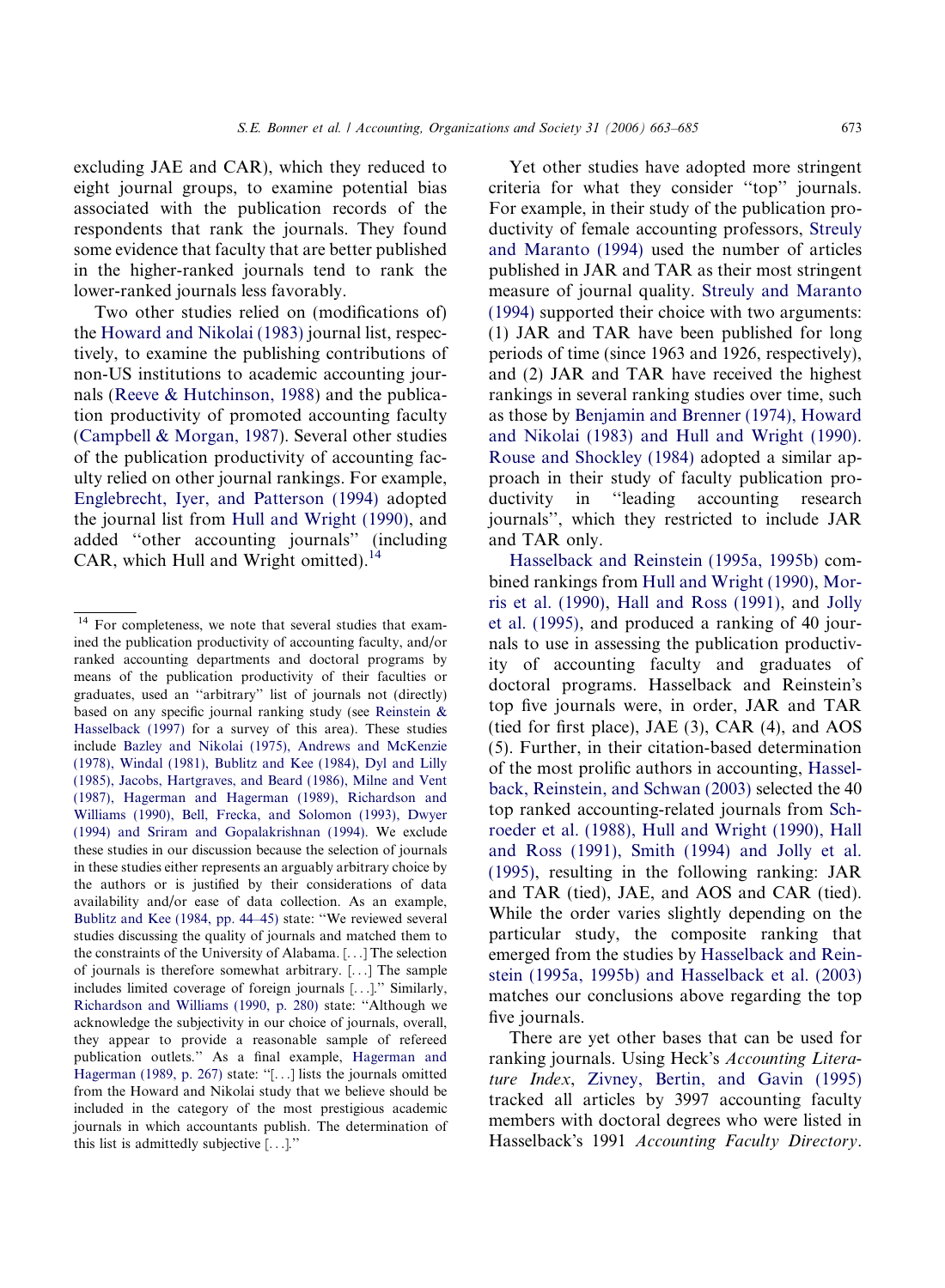This resulted in a set of 66 journals, which they split into two groups—''academic'' and ''other''—based on the fraction of accountants that published in each journal. For this metric, [Zivney et al. \(1995\)](#page-22-0) used an arbitrary cutoff of 45%; that is, journals that had at least 45% of their articles authored by individuals with a doctoral degree in accounting were considered ''academic'' (26 journals), whereas those with a lesser fraction were categorized as ''other'' (40 journals). Although all five of the major journals in accounting (CAR, JAE, JAR, TAR, and AOS) made the first group (in the order listed), this ranking method does not reflect journal ''qualify'', but instead is more likely to proxy for a journal's "focus" on accounting. For example, JMAR, JAL, BRIA, and AudJPT were among the higher "ranked" journals by [Zivney et al. \(1995\),](#page-22-0) which indicates that these journals primarily publish work by authors with a doctorate in accounting. The observation that TAR and AOS, on the other hand, were ranked relatively low by this method illustrates that authors with non-accounting degrees also choose these journals as their publication outlets. Because [Zivney et al.](#page-22-0)'s (1995) ranking method does not reflect journal quality per se, we did not include it in our main set of ranking studies summarized in [Tables 1 and 2](#page-3-0).

[Erkut \(2002\)](#page-21-0) used citation analysis to evaluate both the output and impact of academic research done by faculty in Canadian business schools. Erkut compiled a list of full-time faculty members employed in 2000–2001 by Canadian business schools, as well as their publication and citation records for 1990–1999 from the ISI database.<sup>15</sup> Next, he ranked business journals (not just accounting journals) based on total citations within their dataset of publications by Canadian business faculty. No accounting journal made the top 30 most-cited journals. However, the disciplinebased journal list for accounting, which was based on the number of articles published in these journals by Canadian business faculty in Erkut's database, contained AOS (1), TAR (2), and JAE and JAR (tied for third place). In other words, AOS

appeared to be the accounting journal in which Canadian business academics publish most often (27 articles), followed by TAR (14 articles), and then JAE and JAR (10 articles each). We exclude this study from our main set of ranking studies above ([Table 1](#page-3-0)) because Erkut's ranking represents the outlets in which Canadian business faculty publish rather than journal quality per se.

In an article by management professors [Triesch](#page-22-0)[mann, Dennis, Northcraft, and Niemi \(2000\)](#page-22-0), the authors chose TAR, JAE, and JAR as the top three journals in accounting. Although the authors state that they reviewed articles that ranked the journals, they did not list their specific sources. Their web site ([www.kelley.indiana.edu/ardennis/](http://www.kelley.indiana.edu/ardennis/rankings) [rankings](http://www.kelley.indiana.edu/ardennis/rankings)) does reveal that ''...since our focus was on US business schools only, we excluded non-US journals (e.g., Contemporary Accounting Research)'' [italics in original, p. 2 of online Microsoft Word file ''select.doc'']. This criterion also excludes AOS. Considering these exclusions, they state that ''In accounting, with a target of 3–4 journals, the top-three journals were clear: JAR, AR, and JAE'' (p. 3 of online Microsoft Word file "select.doc"). However, due to a lack of disclosures by the authors about the specific sources of their ranking, and due to the exclusion of non-US journals, we also do not include this study in [Table 1](#page-3-0).

In addition to the studies mentioned above, there are two major business school rankings that use a list of journals to gauge a business school's "intellectual capital".<sup>16</sup> The *Financial Times* uses a top 40 journal list for all business disciplines (see [Exhibit 2-A](#page-12-0)).<sup>17</sup> The accounting journals included in this list are AOS, JAE, JAR, and TAR. In other words, with the exception of CAR, this ranking produces results very similar to those of the research studies. Business Week uses a much more limited list of only 12 journals across business

 $15$  ISI = Institute of Scientific Information. Moreover, we note that Erkut's use of the ISI-database excludes CAR because it was not being indexed during their study period.

<sup>&</sup>lt;sup>16</sup> To our knowledge, the other major business school rankings—done by The Economist, The Wall Street Journal, and US News and World Report—do not use publications in journals as part of their rankings.

The Financial Times does not rank the journals either across or within disciplines.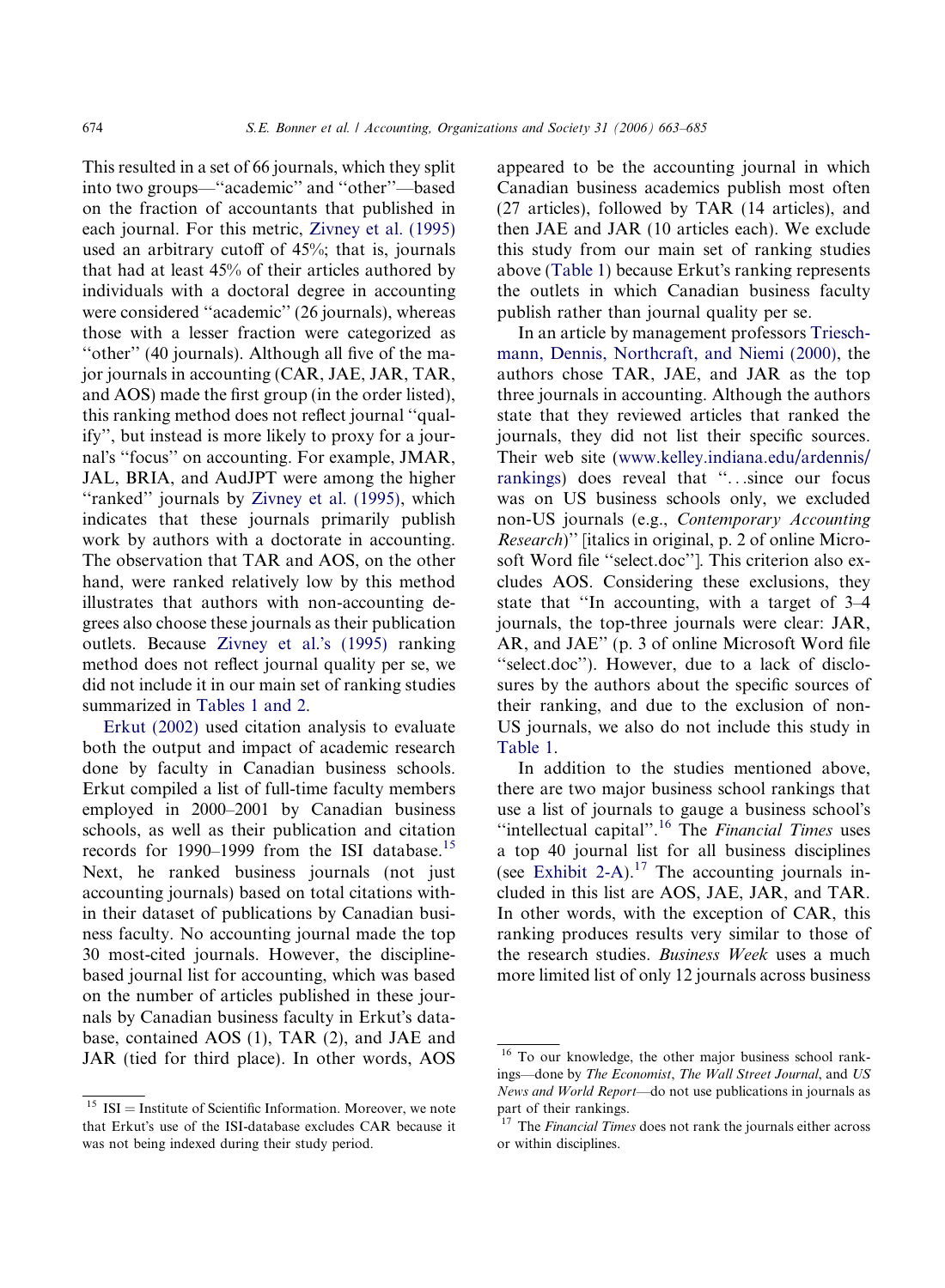<span id="page-12-0"></span>school disciplines [\(Gass, 2001\)](#page-21-0), which for accounting includes only JAR (see [Exhibit 2-B\)](#page-13-0).

[Zeff \(1996\)](#page-22-0) determined journal quality based on what he called the ''market test'', i.e., based on libraries' subscriptions to journals.<sup>18</sup> He surveyed 12 libraries (five in the US, five in the UK, and two in Australia) to obtain information about their subscriptions to 67 accounting journals. Nine journals were received by all 12 libraries and, thus, would be considered the ''highest quality''—Ab, ABR, AH, AOS, JAE, JAL, JAR, JBFA, and TAR. Eleven of the 12 libraries received BAR, CAR, IAE, IJA, JAAF, and JAPP. Based on Zeff's criterion, then, AOS, JAE, JAR, and TAR would be in the top five, and CAR would be behind these journals. [Lowe and Locke \(2002\)](#page-21-0) extended Zeff's study by examining library holdings of accounting journals in Australia and New Zealand. The authors examined online listings for 88 accounting journals, and found that the most frequently held journals were Ab, ABR, ATR, JAR, TAR, AF, AOS, JBFA, IJA, AH, AudJPT, AAR, JAE, ATF, and CAR. Again, then, our top five journals are included in the "top" group based on Lowe and Locke's criterion.

We used one other metric to determine the quality of journals by examining the publication outlets for articles that win major research awards, specifically the Wildman Medal [\(aaahq.org/awards/](http://aaahq.org/awards/award1.htm) [award1.htm\)](http://aaahq.org/awards/award1.htm), Seminal Contributions to the Accounting Literature ([aaahq.org/awards/award2.htm\)](http://aaahq.org/awards/award2.htm), Notable Contributions to the Accounting Literature [\(aaahq.org/awards/nominat3.htm](http://aaahq.org/awards/nominat3.htm)), and Competitive Manuscript [\(aaahq.org/awards/award5.htm](http://aaahq.org/awards/award5.htm)) awards.<sup>19</sup> Based on the number of articles that won awards

#### Exhibit 2-A

Research-related journals (''Top 40'') used for Financial Times MBA rankings (accounting journals in bold)

Accounting, Organizations and Society American Economic Review Academy of Management Executive Academy of Management Journal Academy of Management Review Accounting Review Administrative Science Quarterly California Management Review Econometrica Harvard Business Review Human Resources Management Information Systems Research Journal of Accounting and Economics Journal of Applied Psychology Journal of Accounting Research Journal of Business Venturing Journal of Consumer Research Journal of Finance Journal of Financial Economics Journal of International Business Studies Journal of Marketing Journal of Marketing Research Journal of Operations Management Journal of Political Economy Management Science MIS Quarterly Organizational Behavior and Human Decision Processes Operations Research Review of Financial Studies Sloan Management Review Strategic Management Journal Entrepreneurship Theory and Practice International Journal of Human Resource Management Journal of Business Ethics Journal of Small Business Management Journal of the American Statistical Association Long Range Planning Management International Review Organizational Science

in the 20-year period 1984–2003, TAR, JAE, JAR, CAR, and AOS still are among the top five journals. The only other journal in which an award-winning article appears is AH [\(Kinney, 1999](#page-21-0)). Clearly, TAR dominates if only because Competitive Manuscript award-winning articles mostly are published there. When we exclude this award, however, JAE and JAR dominate, with six award-winning articles each. TAR follows with five award-winning articles in the time period since 1984. Next is CAR with three articles, and AOS with one. [Exhibit 3](#page-14-0) lists

<sup>&</sup>lt;sup>18</sup> Zeff also examined the extent to which journals were included in print indexes and electronic databases, but did not provide any rankings based on these criteria.

<sup>&</sup>lt;sup>19</sup> Many awards are given for work other than articles, such as monographs, textbooks, and an author's body of work. Moreover, it is difficult to apply our 1984–2003 time period strictly because the year the award is given sometimes lags by many years the year that the article was published. For example, Ball and Brown received the Seminal Contribution to the Accounting Literature award in 1986 for their 1968 article in JAR (see [Exhibit 3\)](#page-14-0). Our count of awards below is based on awards given from 1984 to 2003, even though this period might include awards given for articles published before 1984.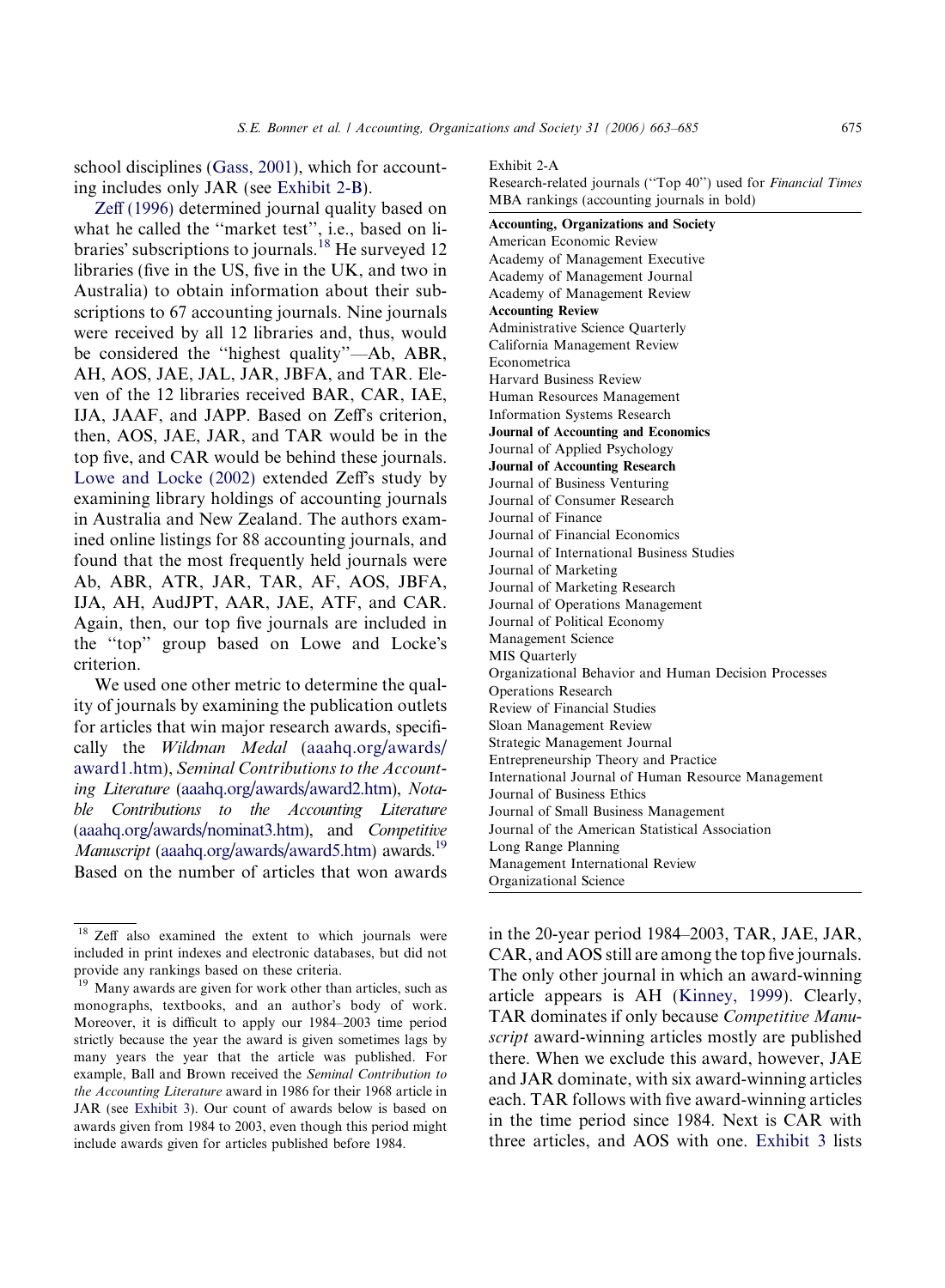<span id="page-13-0"></span>Exhibit 2-B

| Research-related journals (12) used for <i>Business Week</i> MBA |  |
|------------------------------------------------------------------|--|
| rankings (accounting journals in bold)                           |  |

| Academy of Management Review          |
|---------------------------------------|
| American Economic Review              |
| California Management Review          |
| Harvard Business Review               |
| <b>Journal of Accounting Research</b> |
| Journal of Finance                    |
| Journal of Financial Economics        |
| Journal of Marketing Research         |
| Management Science                    |
| Operations Research                   |
| Sloan Management Review               |
| Strategic Management Journal          |
|                                       |

the award-winning articles other than those receiving the *Competitive Manuscript* award.<sup>20</sup>

Taken together, these other possible sources of rankings do not appear to fundamentally alter the overall conclusion reached earlier that AOS, CAR, JAE, JAR, and TAR are the five present-time major publication outlets for academic accounting research. Even studies that use ''unique'' ranking methods (e.g., [Erkut, 2002; Zivney et al., 1995\)](#page-21-0) or are somewhat ''arbitrary'' in their journal choice (such as the studies listed in footnote 14) typically have the same set of five main journals among their top, although sometimes in a different order or behind some other journals that are not consistently ranked among the top across all the studies that we reviewed, and thus, do not supplant them.

### Journal and journal article characteristics

In this section, we first provide further information about the top five journals. These data come from a database created for another non-overlapping study by us, but were not specifically included in the other study. The database contains a listing of all the articles published in the top five journals during the 20-year period 1984–2003.<sup>21</sup> Knowledgeable research assistants classified each article as to its specialty area: auditing, financial accounting, management accounting, tax, systems, or other. Articles

included in the other category are those on topics such as governmental accounting, accounting history, journal rankings, and so forth. The principal researchers verified the categorizations and resolved any disagreements.

## Number of issues and articles

First, we provide information about the number of issues and articles published by the journals during the period 1984–2003, both in total and on a per-year basis. [Table 3](#page-16-0) presents this information. AOS has published the largest number of issues over this period (118, or an average of 5.9 issues per year), and CAR has published the smallest number (56, or an average of 2.8 per year). TAR has published the largest number of articles (693, or an average of 34.7 per year), while JAE has published the smallest number (388, or an average of 19.4 per year). Thus, there is substantial variation across the journals as to their frequency of publication and the number of articles they publish. Further, an average of 133 articles per year provides a very small amount of journal space when considering the academic membership of the AAA, which was 6026 in 2004 (according to the AAA website). While clearly not all academic members of AAA are submitting articles to the top five journals in any given year, if only 10% of those individuals are doing so, there is only about a 20% chance of having an article published.

## Number of articles by specialty area

Our second focus is the number of articles published by each journal in each specialty area over the 20-year period. This classification allows us to examine whether there are differences across journals as to their focus on particular specialty areas. Further, it allows us to consider the extent to which the proportions of articles in each area correspond to proxies of the distribution of individuals working in these areas.

We use two distributions of individuals—one based on AAA Section membership data, and the other based on [Brown \(2003\)](#page-20-0). The first distribution, shown in Panel A of [Table 4,](#page-17-0) reflects AAA Section membership for the specialty areas

 $20$  We refer the reader to the AAA website for a list of these articles.

<sup>&</sup>lt;sup>21</sup> The database does only include main articles; not commentaries, discussion articles, editorial statement, or book reviews.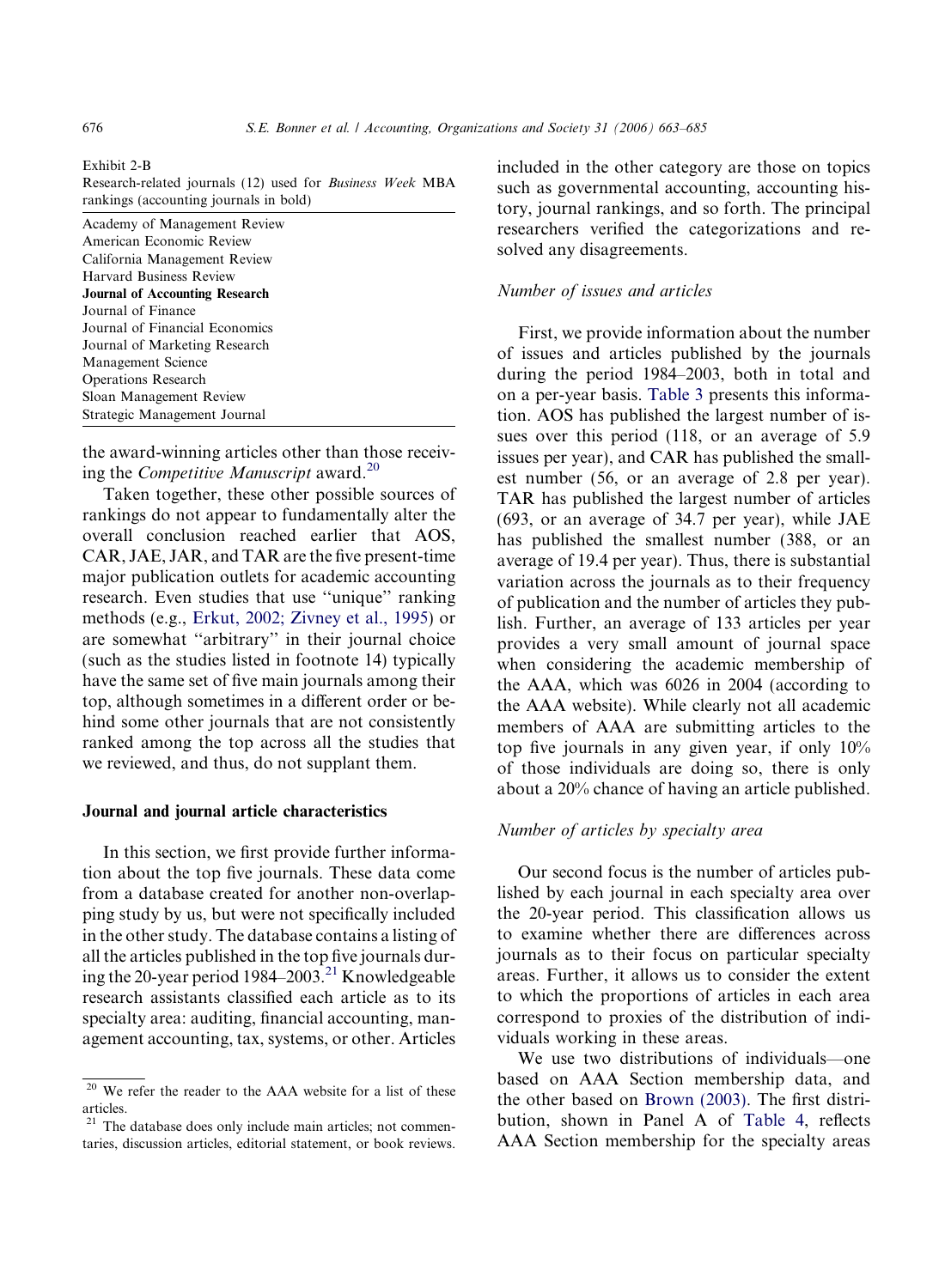<span id="page-14-0"></span>Exhibit 3 Journals in which award-winning articles appear

> Wildman Medal Award Accounting Horizons

1999

William R. Kinney (AH 1999) Auditor Independence: A Burdensome Constraint or Core Value?

Contemporary Accounting Research

1998

Gerald A. Feltham and James A. Ohlson (CAR 1995) Valuation and Clean Surplus Accounting for Operating and Financial Activities

Seminal Contributions to Accounting Literature Award

Journal of Accounting Research 1989

William H. Beaver (JAR 1968) Information Content of Annual Earnings Announcements 1986

Ray Ball and Philip Brown (JAR 1968) An Empirical Evaluation of Accounting Income Numbers

The Accounting Review

1994

Joel S. Demski and Gerald A. Feltham (TAR 1978) Economic Incentives in Budgetary Control Systems

Notable Contributions to Accounting Literature Award

Accounting, Organizations and Society

1996

Robert Libby and Joan L. Luft (AOS 1993) Determinants of Judgment Performance in Accounting Settings: Ability, Knowledge, Motivation and Environment

Contemporary Accounting Research

2000

James A. Ohlson (CAR 1995) Earnings, Book Values, and Dividends in Equity Valuation

1995

James A. Ohlson (CAR 1990 and 1991)

A Synthesis of Security Theory and the Role of Dividends, Cash Flows, and Earnings (1990)

The Theory of Value and Earnings, and an Introduction to the Ball-Brown Analysis (1991)

Journal of Accounting and Economics

2003 Richard Frankel and Charles Lee (JAE 1998) Accounting Valuation, Market Expectation, and Cross-Sectional Stock Returns

2002

David Burgstahler and Ilia Dichev (JAE 1997)

Earnings Management to Avoid Earnings Decreases and Losses

1993

Victor L. Bernard and Jacob K. Thomas (JAE 1990)

Evidence That Stock Prices Do Not Fully Reflect the Implications of Current Earnings for Future Earnings

1991

Jane Ou and Stephen H. Penman (JAE 1989)

Financial Statement Analysis and the Prediction of Stock Returns

(continued on next page)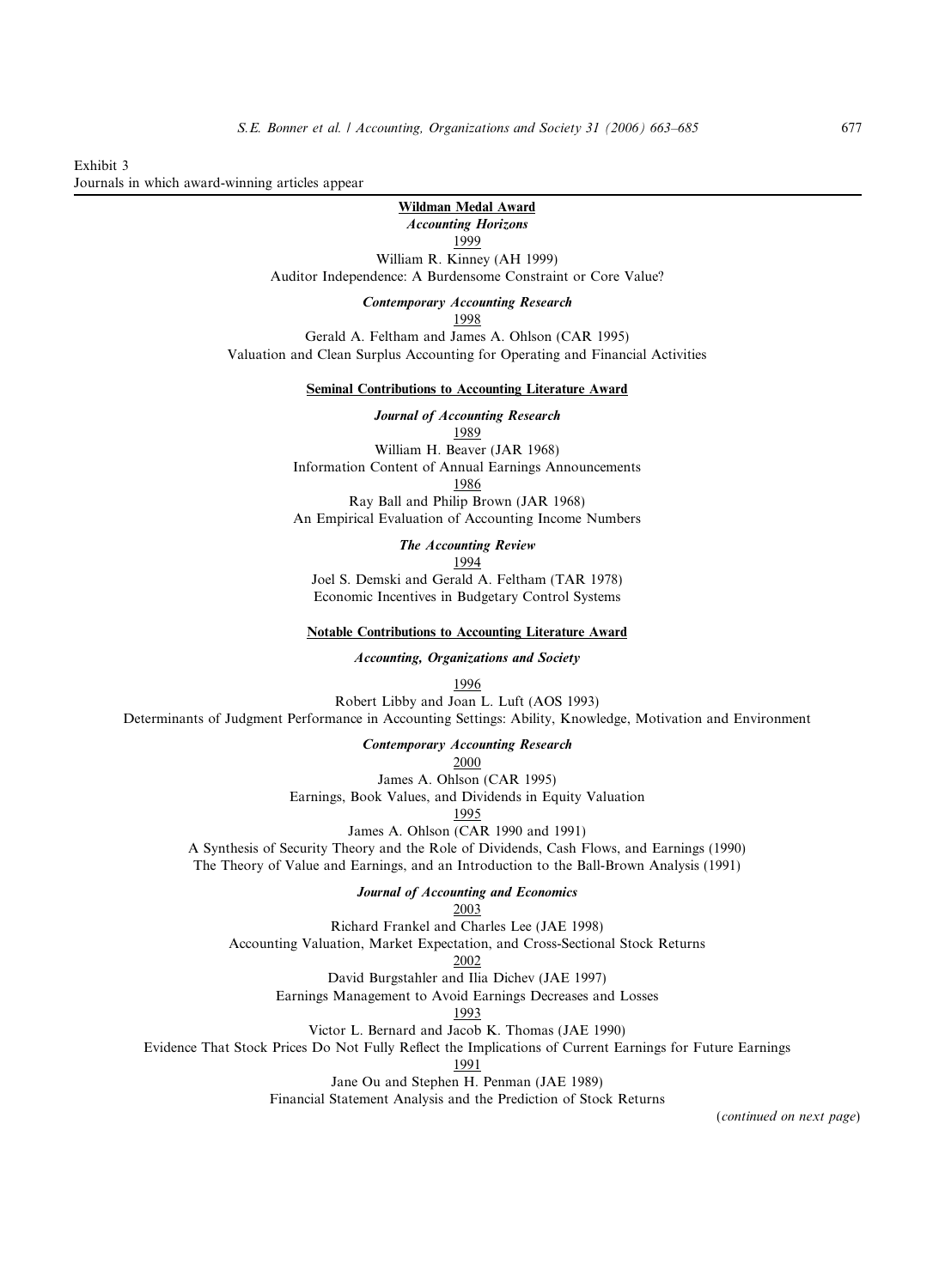Exhibit 3 (continued)

1990

Paul M. Healy (JAE 1985)

The Effects of Bonus Plans on Accounting Decisions

1984

Richard Leftwich (JAE 1981)

Evidence of the Impact of Mandatory Changes in Accounting Principles on Corporate Loan

Agreements

Journal of Accounting Research

1994

Baruch Lev (JAR 1989, Supplement)

On the Usefulness of Earnings: Lessons and Directions from Two Decades of Empirical Research

1993

Victor L. Bernard and Jacob K. Thomas (JAR 1989)

Post-Earnings Announcement Drift: Delayed Price Response or Risk Premium?

1991

Jane Ou and Stephen H. Penman (JAR 1989, Supplement)

Accounting Measurement, Price-Earnings Ratio, and the Information Content of Security Prices

1991

Victor L. Bernard (JAR 1987) Cross-Sectional Dependence and Problems in Inference in Market-Based Accounting Research

The Accounting Review

2001

Christine A. Botosan (TAR 1997) Disclosure Level and the Cost of Equity Capital

2001

Richard G. Sloan (TAR 1996)

Do Stock Prices Fully Reflect Information in Accruals and Cash Flows about Future Earnings?

1987

Robert S. Kaplan (TAR 1983)

Measuring Manufacturing Performance: A New Challenge for Managerial Accounting Research

1985

William R. Kinney and William L. Felix (TAR 1982)

Research in the Auditor's Opinion Formulation Process: State of the Art

of auditing (the Auditing Section), financial accounting (the Financial Accounting and Reporting Section), management accounting (the Management Accounting Section), systems (the Information Systems Section), and tax (the American Taxation Association).<sup>22</sup> These numbers were provided by personal communication with Barbara Brady, the AAA Fulfillment Coordinator, and reflect AAA Section membership as of March 1, 2005. The second distribution, shown in Panel B of [Table 4](#page-17-0), was compiled by [Brown \(2003\).](#page-20-0) Brown obtained his data by taking a 10% random sample of faculty members from the alphabetical listing in [Hasselback](#page-21-0)'s (2002) Accounting Faculty Directory. For each individual, he recorded areas of specialization. Of the 703 individuals identified, he retained 660 who list at least one of five of the following specialty areas: auditing, financial, managerial, systems, or tax. The number of faculty members in these five specialty areas sum to 1028, suggesting that many of the 660 individuals listed more than one area ([Brown, 2003, pp. 298–](#page-20-0) [299 and footnote 16, p. 306\)](#page-20-0). Although the relative

<sup>22</sup> We omit other sections in order to focus on the same specialty areas used by [Brown \(2003\).](#page-20-0) Moreover, we acknowledge that individuals can, and often do, belong to more than one AAA Section, even though they are unlikely to do research in multiple specialty areas. This is also true however, for faculty distributions derived from the Hasselback directory, as in [Brown \(2003\).](#page-20-0) However, [Brown \(2003\)](#page-20-0) notes that ''while the [Hasselback \(2002\)](#page-21-0) teaching/research classifications are admittedly noisy proxies for research area, they should be unbiased measures of individuals' research areas" (emphasis added, p. 299).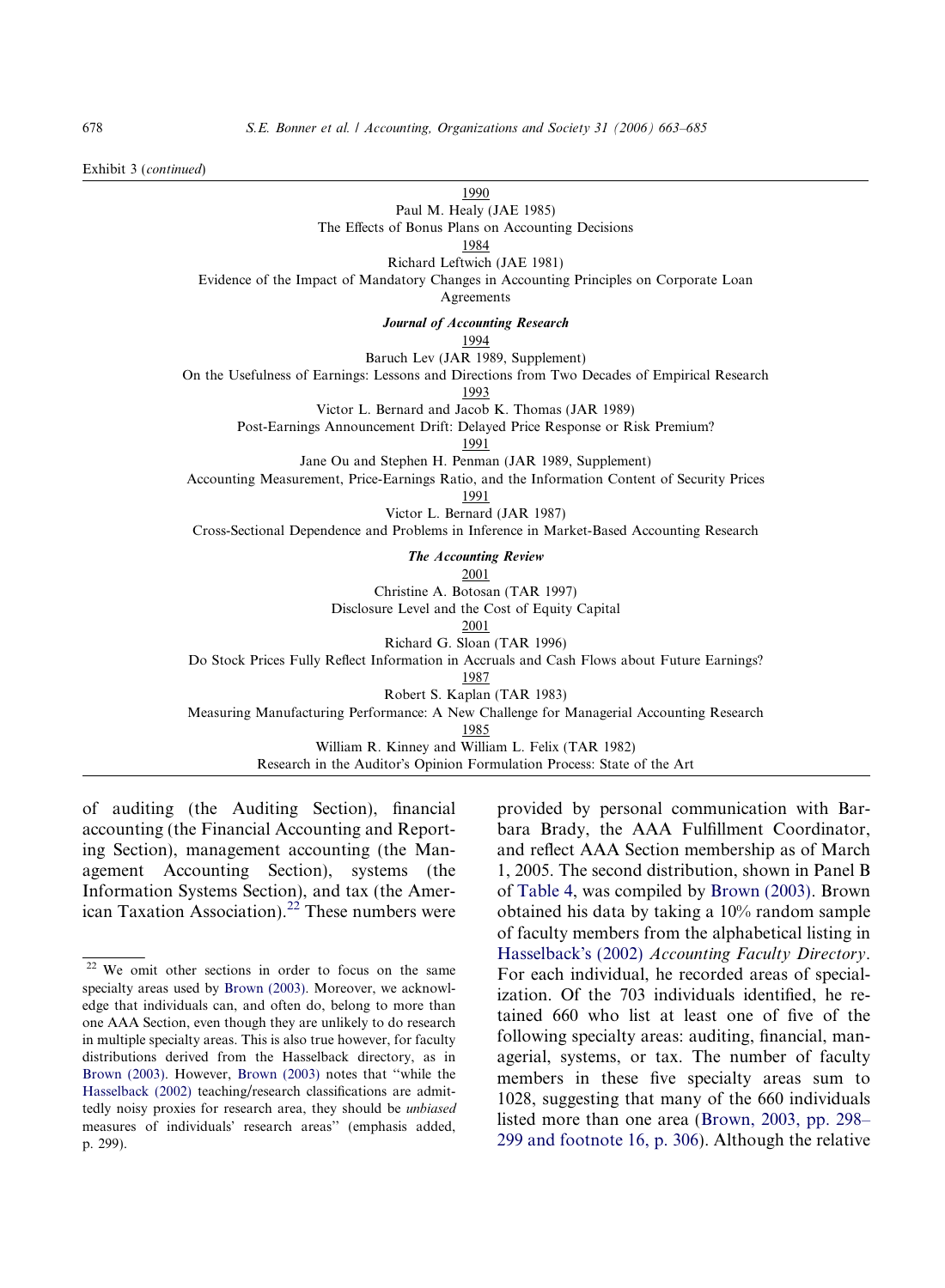| $\frac{1}{2}$ valued to hold of the articles passioned by top five fourning (1961–2009) |      |      |      |      |      |       |
|-----------------------------------------------------------------------------------------|------|------|------|------|------|-------|
|                                                                                         | AOS  | CAR  | JAE  | JAR  | TAR  | Total |
| Total number of issues                                                                  | 118  | 56   |      | 64   | 81   | 396   |
| Average number of issues per year                                                       | 5.9  | 2.8  | 3.9  | 3.2  | 4.   | 19.8  |
| Total number of articles                                                                | 654  | 408  | 388  | 517  | 693  | 2660  |
| Average number of articles per year                                                     | 32.7 | 20.4 | 19.4 | 25.9 | 34.7 | 133.0 |

<span id="page-16-0"></span>Table 3 Number of issues and articles published by top five journals (1984–2003)

proportions of individuals working in various areas differ somewhat between the AAA and Brown distributions, the following consistencies exist: financial and managerial are the two largest areas, auditing is the next largest, and tax and systems follow.

One potential problem with these distributions is that they reflect relatively recent data. If the proportions of articles published in the specialty areas have changed over the 1984–2003 time period, it would be inappropriate to use them as expectations for proportions of articles to be published in specialty areas. However, Panel C of [Table 4](#page-17-0) shows that, except for one-year aberrations, the trend in the number of articles in each specialty area is remarkably stable over time, and thus, this issue appears not to be a threat to our subsequent analyses.

[Table 5](#page-19-0) shows the number of articles by area in each of the five major journals over the 20-year period 1984–2003. Panel A presents the data on a journal-by-journal basis so that we can compare across journals. Overall, financial accounting research represents close to half (48.2%) of all articles in these five journals. Auditing and managerial articles each comprise about 20% of the total. Finally, other, tax, and systems, taken together, comprise less than 12% of the total publications.

Importantly, the data reveal substantial differences across journals. While financial accounting articles comprise 48.2% of all articles published in these journals, these articles constitute 74.2% and 60.2% of the articles in JAE and JAR, respectively. Roughly half of the articles published in TAR  $(50.6\%)$  and CAR  $(51.0\%)$  are financial, but only 18.8% of AOS articles are financial. With the exception of AOS, then, all five top journals publish financial articles in a greater proportion than that expected based on the distributions of individuals working in this area (25.1% using the AAA data, and 40.2% using the Brown data).

Auditing articles represent 20.4% of articles published in the top five journals during the period 1984–2003. With the exception of JAE, in which auditing articles constitute only 6.4% of the total publications, auditing research receives fairly even exposure across the journals. Auditing articles constitute 19.6%, 29.2%, 21.3%, and 23.2% of the articles, respectively, at AOS, CAR, JAR, and TAR. If the [Brown \(2003\)](#page-20-0) figures are used as a benchmark (14.6% of individuals work in the auditing area), these data suggest that auditing articles also are published at a disproportionately high rate. However, using the AAA data in which 24.3% of individuals appear to work in the auditing area, it appears that the space devoted to auditing articles in the top five journals (except for JAE) is relatively proportionate to the individuals in the area.

Management accounting research comprises 20.0% of articles across the top five journals. Again, however, there is uneven distribution of managerial articles when considered on a journal-by-journal basis. Almost 40% of the articles published in AOS are in the management accounting area. In TAR, only 16.3% of the articles are in this area, while roughly 12% of the articles in CAR, JAE, and JAR are in the management accounting area. Using either the AAA or [Brown](#page-20-0) [\(2003\)](#page-20-0) data, management accounting articles appear to be disproportionately low in all the top five journals except for AOS. Perhaps AOS has a disproportionately high number of management accounting articles because of the lack of space for managerial articles in the other journals.

Only 4.5% of the articles overall are in the tax area. Still, there are substantial differences across journals. In JAE and TAR, 6.4% and 7.2%, respectively, of the articles are tax related. CAR and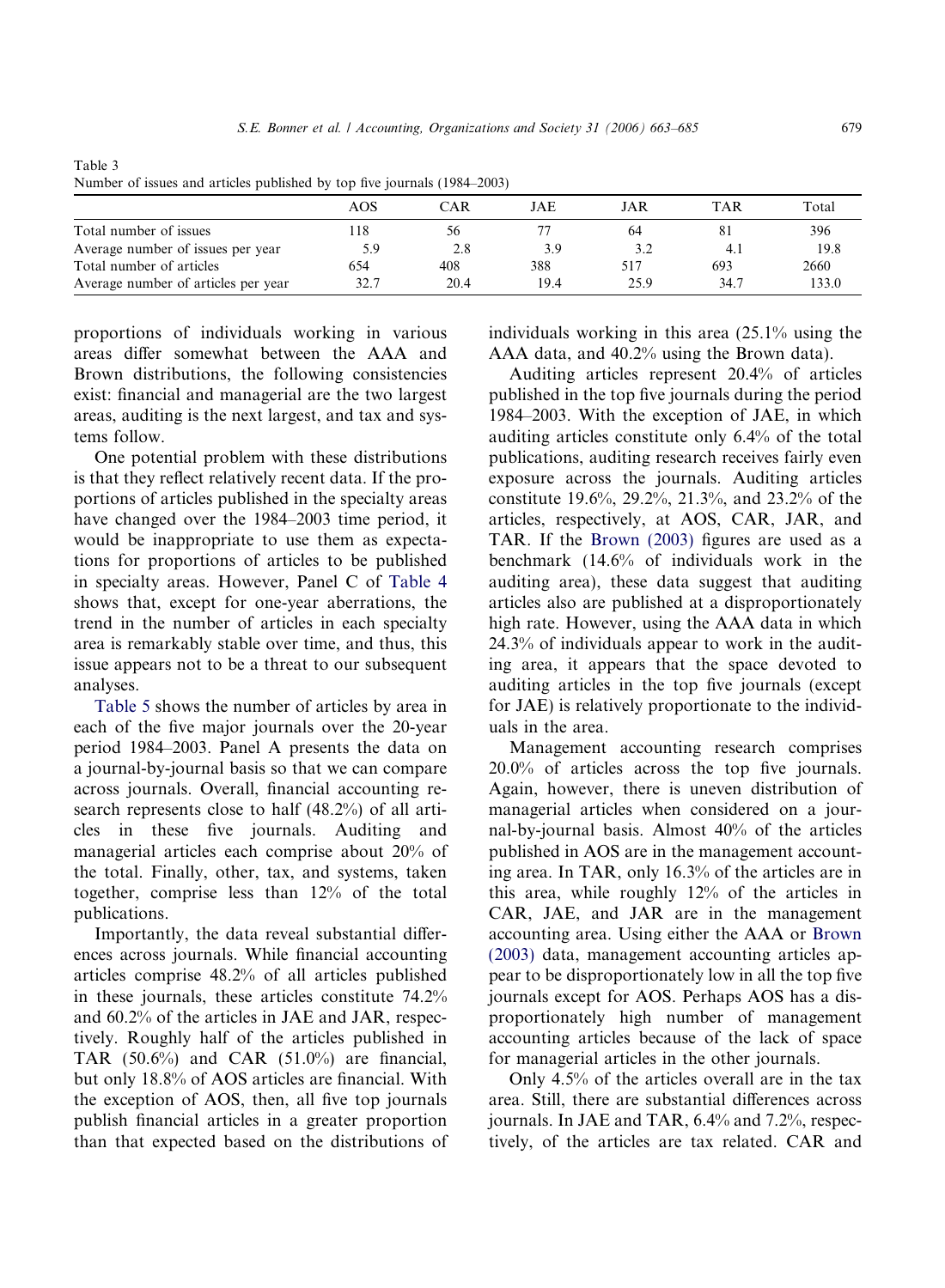<span id="page-17-0"></span>

| Table 4                                |  |  |
|----------------------------------------|--|--|
| Individuals working in specialty areas |  |  |

| Panel A: American Accounting Association (AAA) Section membership <sup>a</sup> |                   |                                                                |
|--------------------------------------------------------------------------------|-------------------|----------------------------------------------------------------|
| AAA section name                                                               | Number of members |                                                                |
| Auditing                                                                       | 1450              |                                                                |
| Financial accounting                                                           | 1500              |                                                                |
| Management accounting                                                          | 1500              |                                                                |
| <b>Systems</b>                                                                 | 700               |                                                                |
|                                                                                | Tax               | 820                                                            |
| Panel B: Brown $(2003)$ data <sup>b</sup>                                      |                   |                                                                |
| Specialty area                                                                 |                   | Number of members based on a sample of<br>1028 faculty members |
| Auditing                                                                       |                   | 150                                                            |
| Financial accounting                                                           |                   | 413                                                            |
| Management accounting                                                          |                   | 241                                                            |
| Systems                                                                        |                   | 93                                                             |
| Tax                                                                            |                   | 131                                                            |

Panel C: Number of articles published by specialty area: 1984–2003

| Year  | Auditing | Financial | Management | Systems | Tax | Other | Total |
|-------|----------|-----------|------------|---------|-----|-------|-------|
| 1984  | 31       | 58        | 17         |         |     | 6     | 108   |
| 1985  | 30       | 48        | 29         |         | 8   | 12    | 115   |
| 1986  | 24       | 52        | 28         |         | 0   | 13    | 105   |
| 1987  | 28       | 60        | 22         |         |     | 12    | 114   |
| 1988  | 26       | 66        | 35         |         |     | 10    | 132   |
| 1989  | 43       | 69        | 22         |         |     | 9     | 139   |
| 1990  | 27       | 80        | 31         |         |     | 13    | 140   |
| 1991  | 27       | 61        | 24         |         | 6   | 10    | 118   |
| 1992  | 28       | 60        | 28         |         | 12  | 17    | 128   |
| 1993  | 26       | 61        | 30         |         | 7   | 21    | 124   |
| 1994  | 32       | 66        | 29         |         | 6   | 12    | 133   |
| 1995  | 21       | 51        | 32         |         | 8   | 12    | 112   |
| 1996  | 20       | 78        | 16         |         |     | 5     | 119   |
| 1997  | 32       | 55        | 22         |         | 8   | 8     | 118   |
| 1998  | 26       | 59        | 19         |         | 8   | 6     | 112   |
| 1999  | 27       | 76        | 29         |         | 4   | 3     | 138   |
| 2000  | 18       | 65        | 28         | 0       | 9   | 6     | 120   |
| 2001  | 27       | 50        | 22         |         | 6   | 0     | 105   |
| 2002  | 24       | 91        | 38         |         | 6   |       | 159   |
| 2003  | 26       | 75        | 31         | 0       | 9   |       | 141   |
| Total | 543      | 1281      | 532        | 5       | 119 | 180   | 2480  |

<sup>a</sup> Data on AAA section sizes was obtained through personal communication (email) with Barbara Brady, the AAA Fulfillment Coordinator (March, 2005).

 $<sup>b</sup>$  [Brown \(2003\)](#page-20-0) obtained his data by taking a 10% random sample of faculty members from the alphabetical listing in [Hasselback](#page-21-0)'s</sup> [\(2002\)](#page-21-0) Accounting Faculty Directory. Of the 703 faculty identified, Brown retained 660 who list at least one of five of the following specialty areas: auditing, financial, managerial, systems, or tax. The number of faculty members in the five specialty areas sum to 1028, suggesting that many of the 660 individuals listed more than one area ([Brown, 2003, footnote 16, p. 306\)](#page-20-0).

JAR have 3.4% and 4.8%, respectively, of their articles classified as tax, but AOS has only 0.8% of its articles in the tax area. In all top five journals, tax appears to be underrepresented as to numbers of articles using either the AAA or [Brown \(2003\)](#page-20-0) data, which show 13.7% and 12.8%, respectively, of individuals working in the tax area.

A very small number of systems articles have been published in the top five journals (0.2% overall). These articles have appeared only in AOS and TAR. Clearly, compared to both the AAA and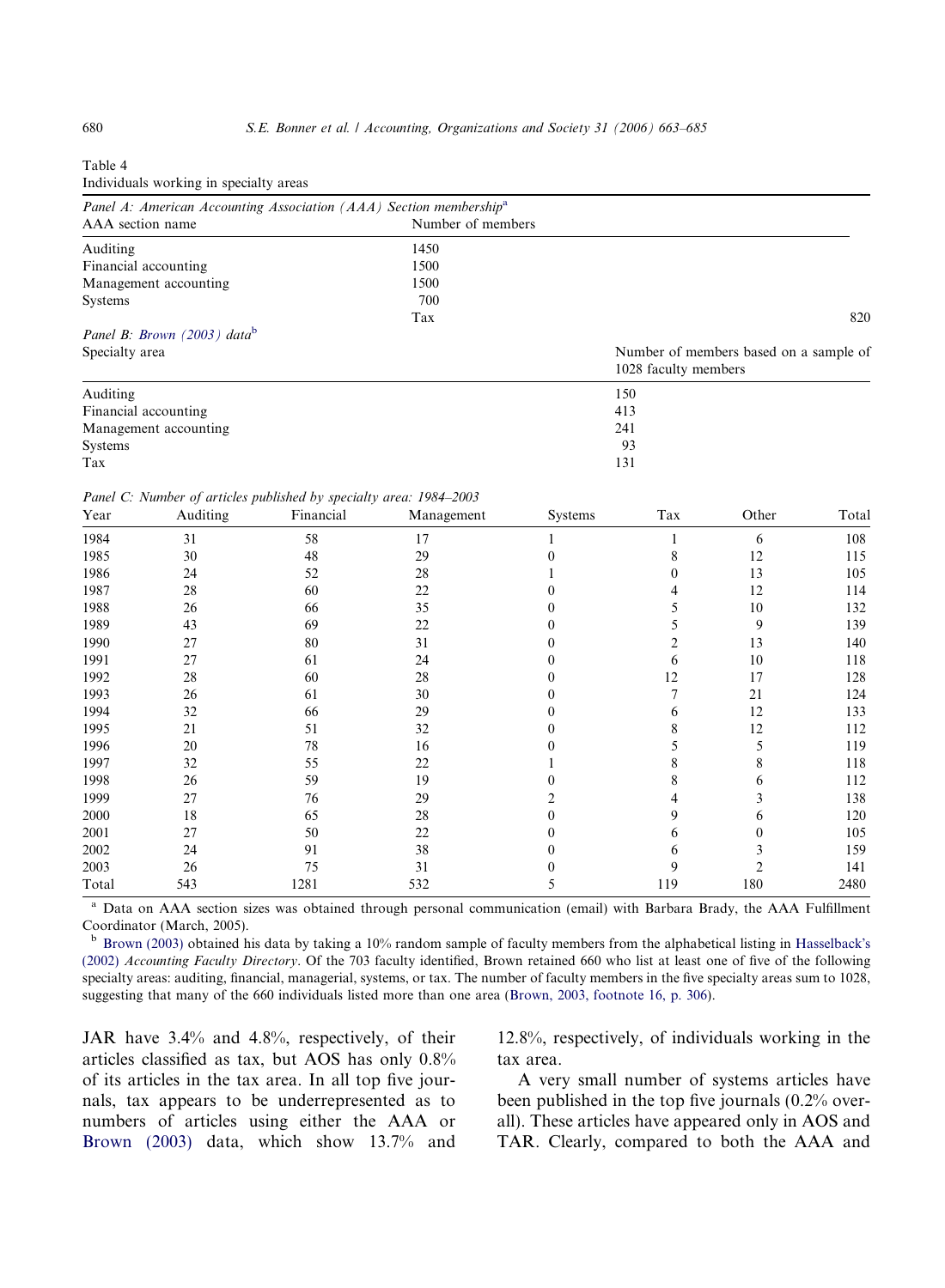Brown data, the systems area is substantially underrepresented in terms of number of articles published. Finally, 6.8% of the articles are classified as ''other''. These articles predominantly appear in AOS—20.6% of its articles are classified in this area; however, each of the other top five journals has a few articles in this category.

These findings are consistent with the journal rankings by specialty area discussed earlier. That is, JAE, JAR, and TAR were ranked most highly in financial and tax, and those are the journals that tend to have the greatest percentages of articles devoted to financial and tax articles of the five top journals. AOS, JAR, and TAR were ranked most highly in auditing and managerial. While CAR has a higher percentage of its articles devoted to the auditing area than does AOS, and JAR is virtually identical to CAR and JAE as to the proportion of its articles that are managerial, these journals again tend to be those that devote relatively more space to articles in these areas. $^{23}$ 

Overall, these findings suggest that most of the top five journals in accounting have strong interest-area specialties. The journals differ significantly  $(\gamma^2 = 709.56, p \le 0.001)$  as to their proportions of articles classified in the various specialty areas. For example, JAE and JAR have higher proportions of financial articles than do the other three journals, and CAR, JAE, JAR, and TAR have lower proportions of managerial articles than does AOS. JAE also is substantially lower than the other journals in the auditing area.

[Table 5](#page-19-0), Panels B–F, compare the proportions of articles published in each of the top five journals to the AAA and [Brown \(2003\)](#page-20-0) distributions, respectively, to provide further evidence of these specialties. Each journal's specialty area proportions differ significantly from the proportions expected based on these two benchmarks  $(p < 0.001)$ . The smallest difference in proportions is that of TAR compared to the Brown data. The largest difference appears when comparing the JAE proportions to the AAA data; this difference is driven by the fact that about 75% of JAE's

<sup>23</sup> Recall also that CAR was disadvantaged in the specialtyarea rankings since it was not included in two the five studies.

articles are financial, while only about 25% would be expected based on section membership.

## **Conclusions**

The field of academic accounting research is vast. The number of faculty members has grown from 4700 faculty members from 390 institutions in 1983–1984 to 10,500 faculty members worldwide at over 1000 institutions in 2004–2005 (Hasselback's 2004 Accounting Faculty Directory). The field also has witnessed an increase of 60 new English-Language<sup>24</sup> academic research journals since the early 1980's ([Zeff, 1996\)](#page-22-0).<sup>25</sup>

In most academic institutions, particularly in North America, salary increases and promotions are based on a faculty member's performance. Invariably, the key research performance measure at major universities is the number of articles a faculty member publishes in the top journals. To identify the top journals, we conducted an exhaustive search of articles in the accounting literature over about the past 20 years. Our review of 16 studies (see [Table 1](#page-3-0)) reveals that the following alphabetically-listed journals consistently are ranked among the top five: AOS, CAR, JAE, JAR, and TAR. Taken together, these 16 studies rank TAR and JAR as the top two journals. AOS and JAE appear to be vying for third and fourth place. In managerial and auditing, AOS is more frequently in the top three than is JAE, while, in financial and tax, JAE is more frequently in the top three than is AOS. CAR appears to be ranked consistently behind JAE and AOS. Other bases for ranking journals such as ''arbitrary rankings'', publication outlets, business school rankings, library holdings, and award-winning articles further support these journals as being the top five overall. Thus, there appears to be strong support for considering these journals as the top five in the field. However, differential rankings across specialty areas suggest that universities should

 $\overline{a^{24}}$  The total number of accounting-related academic and practitioner journals worldwide has reached 300 in 35 different languages [\(Spiceland & Agrawal, 1993](#page-22-0)).

In personal communication, Steve Zeff updated the number reported in his earlier study [\(Zeff, 1996](#page-22-0)).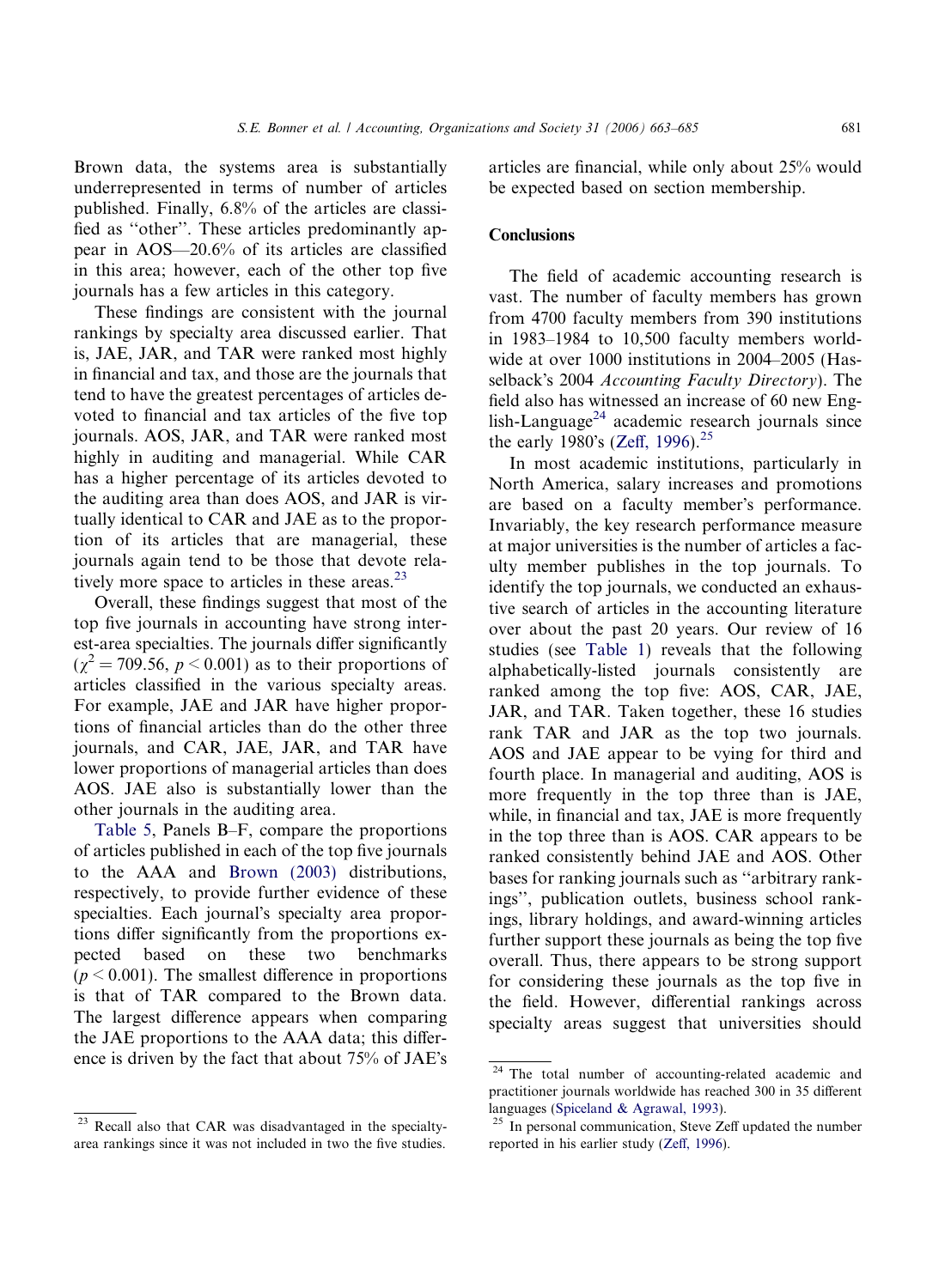consider individuals' specialty areas in performance evaluation settings, particularly if they focus on publications in fewer than five journals.

This study also shows that financial accounting research represents close to 50% of all published accounting research. With the exception of AOS,

| <b>AOS</b>              | CAR        | JAE                                                       | <b>JAR</b>                                                                                                                                                                                                                                                                                                                     | <b>TAR</b> | Total                                                                                                                                                                   |                       |
|-------------------------|------------|-----------------------------------------------------------|--------------------------------------------------------------------------------------------------------------------------------------------------------------------------------------------------------------------------------------------------------------------------------------------------------------------------------|------------|-------------------------------------------------------------------------------------------------------------------------------------------------------------------------|-----------------------|
|                         |            |                                                           |                                                                                                                                                                                                                                                                                                                                |            |                                                                                                                                                                         |                       |
| 128(19.6)               | 119(29.2)  | 25(6.4)                                                   | 110(21.3)                                                                                                                                                                                                                                                                                                                      | 161(23.2)  | 543 (20.4)                                                                                                                                                              |                       |
| 123(18.8)               | 208(51.0)  | 288 (74.2)                                                | 311 (60.2)                                                                                                                                                                                                                                                                                                                     | 351 (50.6) |                                                                                                                                                                         |                       |
| 260 (39.8)              | 50(12.3)   | 47(12.1)                                                  | 62(12.0)                                                                                                                                                                                                                                                                                                                       | 113(16.3)  | 532 (20.0)                                                                                                                                                              |                       |
|                         |            |                                                           |                                                                                                                                                                                                                                                                                                                                |            |                                                                                                                                                                         |                       |
| 5(0.8)                  | 14(3.4)    |                                                           | 25(4.8)                                                                                                                                                                                                                                                                                                                        | 50(7.2)    | 119(4.5)                                                                                                                                                                |                       |
| 135(20.6)               | 17(4.2)    | 3(0.8)                                                    | 9(1.7)                                                                                                                                                                                                                                                                                                                         | 16(2.3)    | 180(6.8)                                                                                                                                                                |                       |
| Total                   | 654        | 408                                                       | 388                                                                                                                                                                                                                                                                                                                            | 517        | 693                                                                                                                                                                     | 2660                  |
|                         | AOS        |                                                           |                                                                                                                                                                                                                                                                                                                                |            |                                                                                                                                                                         | Brown                 |
|                         |            |                                                           |                                                                                                                                                                                                                                                                                                                                |            |                                                                                                                                                                         |                       |
|                         |            |                                                           |                                                                                                                                                                                                                                                                                                                                |            |                                                                                                                                                                         | 150 (14.6)            |
|                         |            | 123(23.7)                                                 |                                                                                                                                                                                                                                                                                                                                | 1500(25.1) |                                                                                                                                                                         | 413 (40.2)            |
| Management<br>260(50.1) |            | 1500(25.1)                                                |                                                                                                                                                                                                                                                                                                                                |            | 241 (23.4)                                                                                                                                                              |                       |
|                         | 3(0.6)     |                                                           | 700 (11.7)                                                                                                                                                                                                                                                                                                                     |            |                                                                                                                                                                         | 93 (9.0)              |
| 5(0.9)                  |            | 820 (13.7)                                                |                                                                                                                                                                                                                                                                                                                                |            | 131 (12.8)                                                                                                                                                              |                       |
| Total<br>519            |            |                                                           | 5970                                                                                                                                                                                                                                                                                                                           |            |                                                                                                                                                                         | 1028                  |
|                         | CAR        |                                                           |                                                                                                                                                                                                                                                                                                                                |            |                                                                                                                                                                         | Brown                 |
|                         |            |                                                           |                                                                                                                                                                                                                                                                                                                                |            |                                                                                                                                                                         |                       |
|                         |            |                                                           |                                                                                                                                                                                                                                                                                                                                |            |                                                                                                                                                                         | 150 (14.6)            |
|                         |            |                                                           |                                                                                                                                                                                                                                                                                                                                |            |                                                                                                                                                                         | 413 (40.2)            |
|                         |            |                                                           |                                                                                                                                                                                                                                                                                                                                |            |                                                                                                                                                                         | 241 (23.4)            |
|                         |            |                                                           |                                                                                                                                                                                                                                                                                                                                |            |                                                                                                                                                                         | 93 (9.0)              |
| Tax<br>14(3.6)          |            |                                                           | 820 (13.7)                                                                                                                                                                                                                                                                                                                     |            | 131 (12.8)                                                                                                                                                              |                       |
| 391<br>Total            |            |                                                           | 5970                                                                                                                                                                                                                                                                                                                           |            | 1028                                                                                                                                                                    |                       |
|                         | <b>JAE</b> |                                                           |                                                                                                                                                                                                                                                                                                                                |            |                                                                                                                                                                         | Brown                 |
|                         |            |                                                           |                                                                                                                                                                                                                                                                                                                                |            |                                                                                                                                                                         |                       |
|                         |            |                                                           |                                                                                                                                                                                                                                                                                                                                |            |                                                                                                                                                                         | 150(14.6)             |
| Financial<br>288 (74.8) |            |                                                           |                                                                                                                                                                                                                                                                                                                                |            | 413 (40.2)                                                                                                                                                              |                       |
| Management<br>47 (12.2) |            |                                                           |                                                                                                                                                                                                                                                                                                                                |            | 241 (23.4)                                                                                                                                                              |                       |
| Systems<br>0(0.0)       |            | 700 (11.7)                                                |                                                                                                                                                                                                                                                                                                                                |            | 93 (9.0)                                                                                                                                                                |                       |
| Tax<br>25(6.5)          |            | 820 (13.7)                                                |                                                                                                                                                                                                                                                                                                                                | 131 (12.8) |                                                                                                                                                                         |                       |
| Total<br>385            |            | 5970                                                      |                                                                                                                                                                                                                                                                                                                                | 1028       |                                                                                                                                                                         |                       |
|                         | <b>JAR</b> |                                                           |                                                                                                                                                                                                                                                                                                                                |            |                                                                                                                                                                         | Brown                 |
|                         | 3(0.5)     | Panel A: Specialty area by journal <sup>a</sup><br>0(0.0) | 0(0.0)<br>25(6.4)<br>Panel B: AOS compared to individuals working in specialty areasb<br>128(24.7)<br>Panel C: CAR compared to individuals working in specialty areas <sup>c</sup><br>119(30.4)<br>208 (53.2)<br>50(12.8)<br>0(0.0)<br>Panel D: JAE compared to individuals working in specialty areas <sup>d</sup><br>25(6.5) | 0(0.0)     | 2(0.3)<br>AAA<br>1450(24.3)<br><b>AAA</b><br>1450(24.3)<br>1500(25.1)<br>1500(25.1)<br>700 (11.7)<br><b>AAA</b><br>1450(24.3)<br>1500(25.1)<br>1500(25.1)<br><b>AAA</b> | 1281 (48.2)<br>5(0.2) |

Auditing 110 (21.7) 110 (21.7) 1450 (24.3) 150 (14.6) Financial 311 (61.2) 311 (61.2) 1500 (25.1) 413 (40.2) Management 62 (12.2) 63 (12.2) 1500 (25.1) 241 (23.4) Systems  $0(0.0)$   $700(11.7)$   $93(9.0)$ Tax  $25 (4.9)$   $820 (13.7)$   $131 (12.8)$  $Total$  508 5970 1028

Table 5 Number of articles published by top five journals (1984–2003), classified by specialty area

<span id="page-19-0"></span>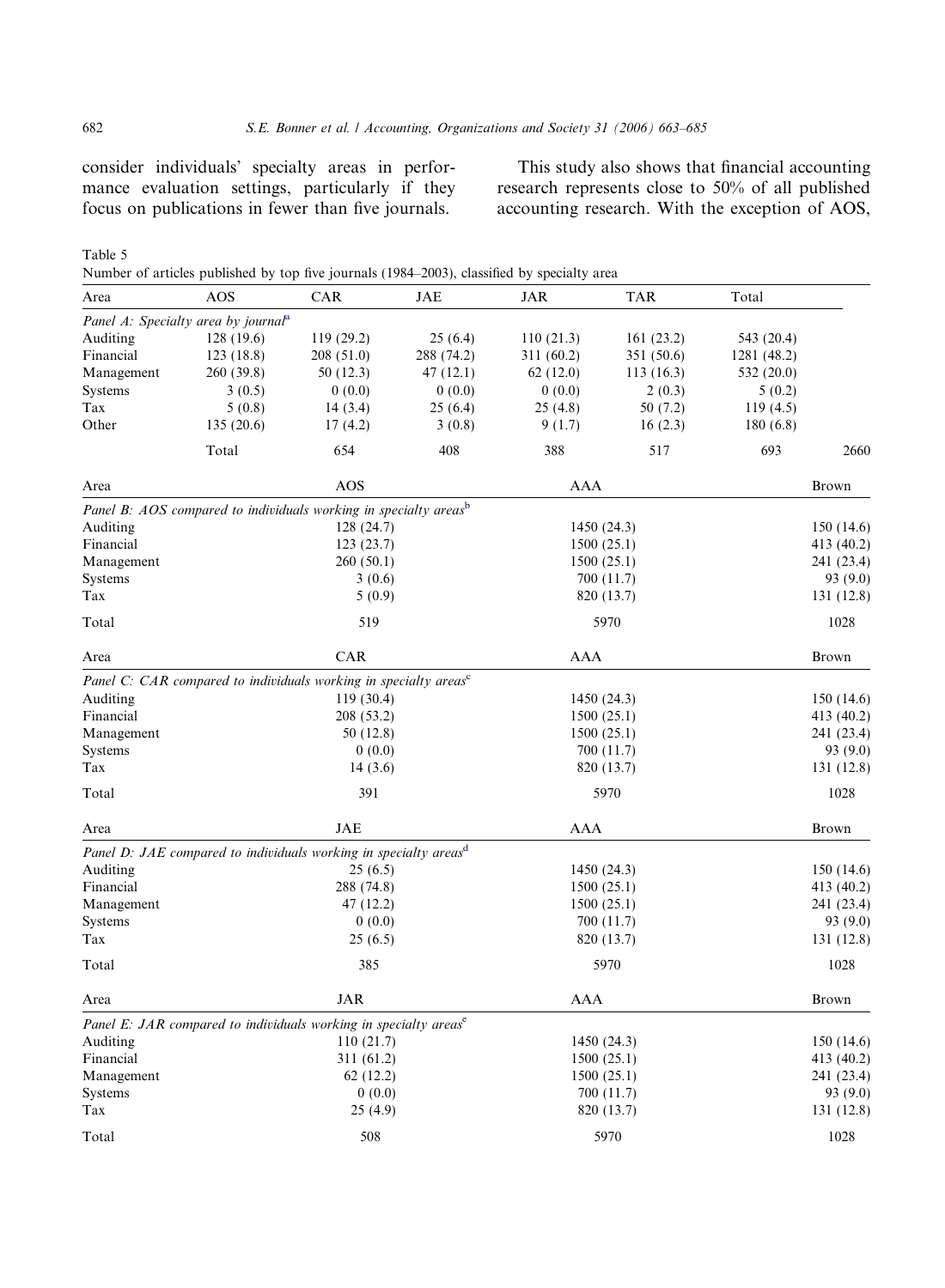<span id="page-20-0"></span>

| Table 5 (continued) |  |  |
|---------------------|--|--|
|---------------------|--|--|

| Area       | <b>TAR</b>                                                                   | AAA        | Brown      |
|------------|------------------------------------------------------------------------------|------------|------------|
|            | Panel F: TAR compared to individuals working in specialty areas <sup>t</sup> |            |            |
| Auditing   | 161(23.8)                                                                    | 1450(24.3) | 150(14.6)  |
| Financial  | 351(51.9)                                                                    | 1500(25.1) | 413(40.2)  |
| Management | 113(16.7)                                                                    | 1500(25.1) | 241 (23.4) |
| Systems    | 2(0.3)                                                                       | 700 (11.7) | 93(9.0)    |
| Tax        | 50 (7.4)                                                                     | 820 (13.7) | 131(12.8)  |
| Total      | 677                                                                          | 5970       | 1028       |

<sup>a</sup> Number of articles in each journal by specialty area. Numbers in parentheses indicate the percentage out of the total number of articles per journal (i.e., column totals).  $\chi^2(20) = 709.56$ ,  $p < 0.001$ .

<sup>b</sup> Number of articles in AOS by specialty area, excluding "other" from Panel A. Numbers in parentheses are percentages of the column totals. AAA:  $\chi^2(4) = 226.22, p \le 0.001$ . Brown:  $\chi^2$ 

<sup>c</sup> Number of articles in CAR by specialty area, excluding "other" from Panel A. Numbers in parentheses are percentages of the column totals. AAA:  $\chi^2(4) = 210.95$ ,  $p \le 0.001$ . Brown:  $\chi^2$ 

 $<sup>d</sup>$  Number of articles in JAE by specialty area, excluding "others" from Panel A. Numbers in parentheses are percentages of the</sup> column totals. AAA:  $\chi^2(4) = 450.81$ ,  $p < 0.001$ . Brown:  $\chi^2(4) = 144.63$ ,  $p < 0.001$ .

Number of articles in JAR by specialty area, excluding "other" from Panel A. Numbers in parentheses are percentages of the column totals. AAA:  $\chi^2(4) = 339.39, p < 0.001$ . Brown:  $\chi^2(4) = 130.17, p < 0.001$ .

<sup>f</sup> Number of articles in TAR by specialty area, excluding "other" from Panel A. Numbers in parentheses are percentages of the column totals. AAA:  $\chi^2(4) = 267.74$ ,  $P \le 0.001$ . Brown:  $\chi^2(4) = 107.41$ ,  $p \le 0.001$ .

the top five journals publish financial accounting research in much greater proportion than we would expect from the distribution of scholars working in this area. In comparison, auditing articles appear to be published more proportionally to the number of people working in this area. Management accounting research is underrepresented in all journals except AOS (as compared to individuals working in the area). Over 40% of AOS articles are classified as managerial. Tax and systems research seem to be underrepresented in all of the top five journals when compared to the number of individuals working in these areas. The proportion of articles devoted to the specialty areas has remained relatively constant over the 20 year period 1984–2003, suggesting that our findings do not reflect a recent phenomenon. These findings again suggest the importance of focusing on specialty area in the evaluation of accounting academics' performance.

## Acknowledgement

We thank Ken Merchant and Tatiana Sandino for their helpful comments.

## **References**

- Andrews, W. T., & McKenzie, P. B. (1978). Leading accounting departments revisited. The Accounting Review, 53(1), 135–138.
- Ballas, A., & Theoharakis, V. (2003). Exploring diversity in accounting through faculty journal perceptions. Contemporary Accounting Research, 20(4), 619–644.
- Bazley, J. D., & Nikolai, L. A. (1975). A comparison of published accounting research and qualities of accounting faculty and doctoral programs. The Accounting Review, 50(3), 605–610.
- Beattie, V. A., & Ryan, R. J. (1989). Performance indices and related measures of journal reputation in accounting. British Accounting Review, 21(3), 267–278.
- Bell, T. B., Frecka, T. J., & Solomon, I. (1993). The relation between research productivity and teaching effectiveness: empirical evidence for accounting educators. Accounting Horizons, 7(4), 33–49.
- Benjamin, J. J., & Brenner, V. C. (1974). Perceptions of journal quality. The Accounting Review, 49(2), 360–362.
- Brinn, T., Jones, M. J., & Pendlebury, M. (1996). UK accountants' perceptions of research journal quality. Accounting and Business Research, 26(3), 265–278.
- Brown, L. D. (1996). Influential accounting articles, individuals, Ph.D.-granting institutions, and faculties: a citational analysis. Accounting, Organizations and Society, 21(7/8), 723–754.
- Brown, L. D. (2003). Ranking journals using Social Science Research Network downloads. Review of Quantitative Finance and Accounting, 20, 291–307.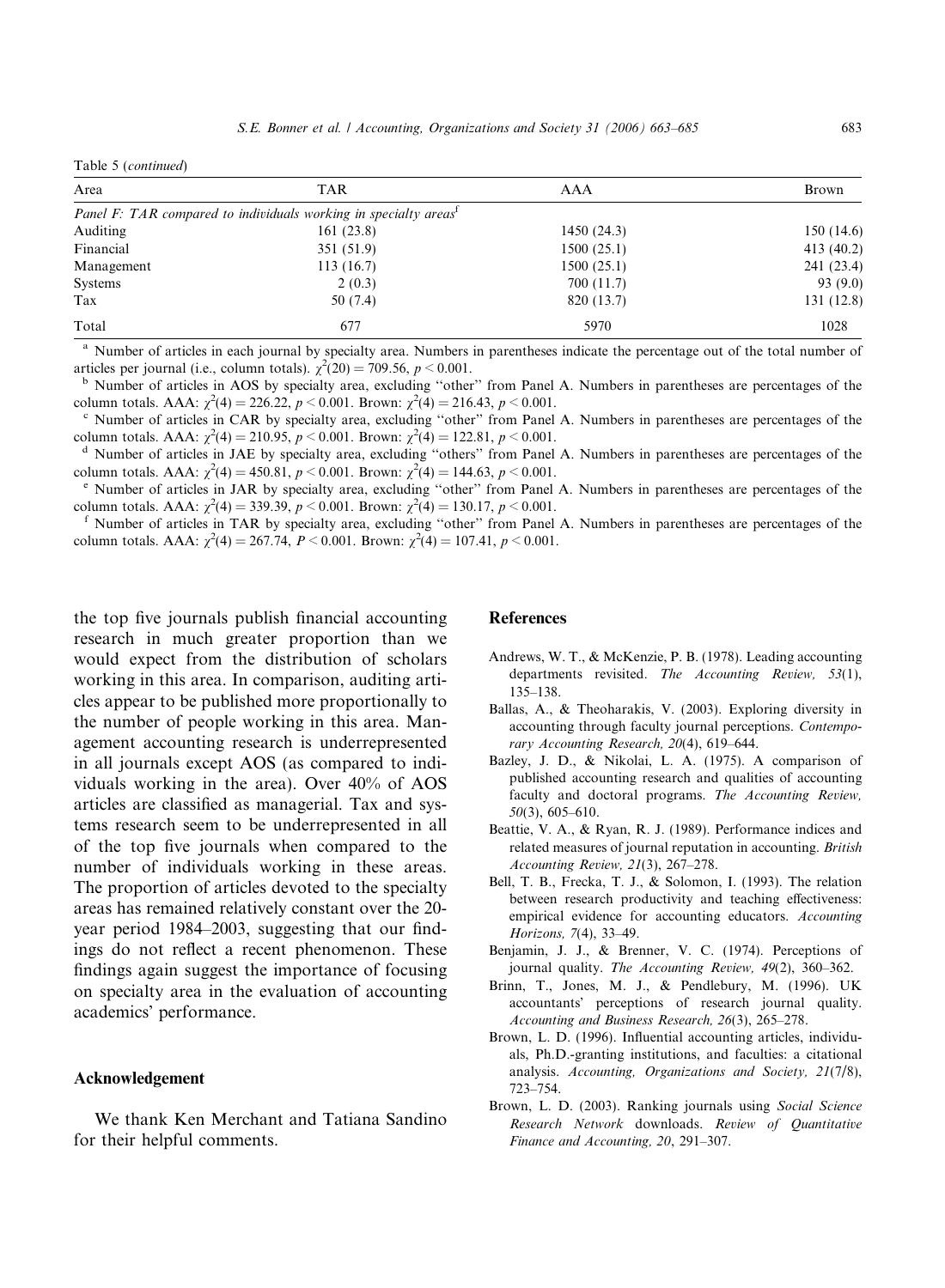- <span id="page-21-0"></span>Brown, L. D., & Gardner, J. C. (1985a). Applying citation analysis to evaluate the research contributions of accounting faculty and doctoral programs. The Accounting Review, 60(2), 262–277.
- Brown, L. D., & Gardner, J. C. (1985b). Using citation analysis to assess the impact of journals and articles on contemporary accounting research. Journal of Accounting Research, 23(1), 84–109.
- Brown, L. D., Gardner, J. C., & Vasarhelyi, M. A. (1987). An analysis of the research contributions of Accounting, Organizations and Society, 1976–1984. Accounting, Organizations and Society, 12(2), 193–204.
- Brown, L. D., & Huefner, R. J. (1994). The familiarity with and perceived quality of accounting journals. Contemporary Accounting Research, 11(1), 223–250.
- Bublitz, B., & Kee, R. (1984). Measures of research productivity. Issues in Accounting Education, 39–60.
- Campbell, D. R., & Morgan, R. G. (1987). Publication activity of promoted accounting faculty. Issues in Accounting Education, 2(1), 28–43.
- Dwyer, P. D. (1994). Gender differences in the scholarly activities of accounting academics: an empirical investigation. Issues in Accounting Education, 9(2), 231–246.
- Dyckman, T. R., & Zeff, S. A. (1984). Two decades of the journal of accounting research. Journal of Accounting Research, 22(1), 225–297.
- Dyl, E. A., & Lilly, M. S. (1985). A note on institutional contributions to the accounting literature. Accounting, Organizations and Society, 10(2), 171–175.
- Englebrecht, T. D., Iyer, F. S., & Patterson, D. M. (1994). An empirical investigation of the publication productivity of promoted accounting faculty. Accounting Horizons, 8(1), 45–68.
- Erkut, R. (2002). Measuring Canadian business school research output and impact. Canadian Journal of Administrative Sciences, 19(2), 97–123.
- Garfield, E. (1972). Citation analysis as a tool in journal evaluation. Science, 178(4060), 471–479.
- Gass, S. (2001). Model world: when is a number a number? Interfaces, 31(5), 93–103.
- Hagerman, R. L., & Hagerman, C. M. (1989). Research promotion standards at selected accounting programs. Issues in Accounting Education, 4(2), 265–279.
- Hall, T. W., & Ross, W. R. (1991). Contextual effect in measuring accounting faculty perceptions of accounting journals: an empirical test and updated journal rankings. Advances in Accounting, 9, 161–182.
- Hasselback, J. R. (2002). Accounting Faculty Directory 2002– 2003. Upper Saddle River, N.J.: Prentice Hall.
- Hasselback, J. R., & Reinstein, K. A. (1995a). A proposal for measuring scholarly productivity of accounting faculty. Issues in Accounting Education, 10(2), 269–306.
- Hasselback, J. R., & Reinstein, K. A. (1995b). Assessing accounting doctoral programs by their graduates' research productivity. Advances in Accounting, 13, 61–86.
- Hasselback, J. R., Reinstein, K. A., & Schwan, E. S. (2003). Prolific authors of accounting literature. Advances in Accounting, 20, 95–125.
- Heck, J. L., & Bremser, W. G. (1986). Six decades of The Accounting Review: a summary of author and institutional contributors. The Accounting Review, 61(4), 735–743.
- Howard, T. P., & Nikolai, L. A. (1983). Attitude measurement and perceptions of accounting faculty publication outlets. The Accounting Review, 58(4), 765–776.
- Hull, R. P., & Wright, G. B. (1990). Faculty perceptions of journal qualify: an update. Accounting Horizons, 4(1), 77–98.
- Jacobs, F. A., Hartgraves, A. L., & Beard, L. H. (1986). Publication productivity of doctoral alumni: a time-adjusted model. The Accounting Review, 61(1), 179–187.
- Johnson, P. M., Reckers, P. M. J., & Solomon, L. (2002). Evolving research benchmarks. Advances in Accounting, 19, 235–243.
- Jolly, S. A., Schroeder, R. G., & Spear, R. K. (1995). An empirical investigation of the relationship between journal quality ratings and promotion and tenure decisions. Accounting Educators' Journal, 7(2), 47-68.
- Kinney, W. R. Jr., (1999). Auditor independence: a burdensome constraint or core value? Accounting Horizons, 13(1), 69–75.
- Lowe, A., & Locke, J. (2002). Problematising the construction of journal quality: an engagement with the mainstream. Accounting Forum, 26(1), 45–71.
- Lowe, A., & Locke, J. (2004). Perceptions of journal quality and research paradigms: results of a web-based survey of British accounting academics. Accounting, Organizations and Society, 30(1), 81–98.
- McRae, T. W. (1974). A citational analysis of the accounting information network. Journal of Accounting Research, 12(1), 80–92.
- Milne, R. A., & Vent, G. A. (1987). Publication productivity: a comparison of accounting faculty members promoted in 1981 and 1984. Issues in Accounting Education, 2(1), 94–102.
- Morris, J. L., Cudd, R. M., & Crain, J. L. (1990). A study of the potential bias in accounting journal ratings: implications for promotion and tenure decisions. Accounting Educators' Journal, 2(2), 46–55.
- Nobes, C. W. (1985). International variations in perceptions of accounting journals. The Accounting Review, 60(4), 702–705.
- Nobes, C. W. (1986). Academic perceptions of accounting journals in the English speaking world. British Accounting Review, 18(1), 7–16.
- Prather, J., & Rueschhoff, N. (1996). An analysis of international accounting research in US academic accounting journals, 1980 through 1993. Accounting Horizons, 10(1), 1–17.
- Raabe, W. A., Kozub, R. M., & Sanders, D. L. (1987). Attitude measurement and the perceptions of tax accounting faculty publication outlets. Journal of Accounting Education, 5, 45–57.